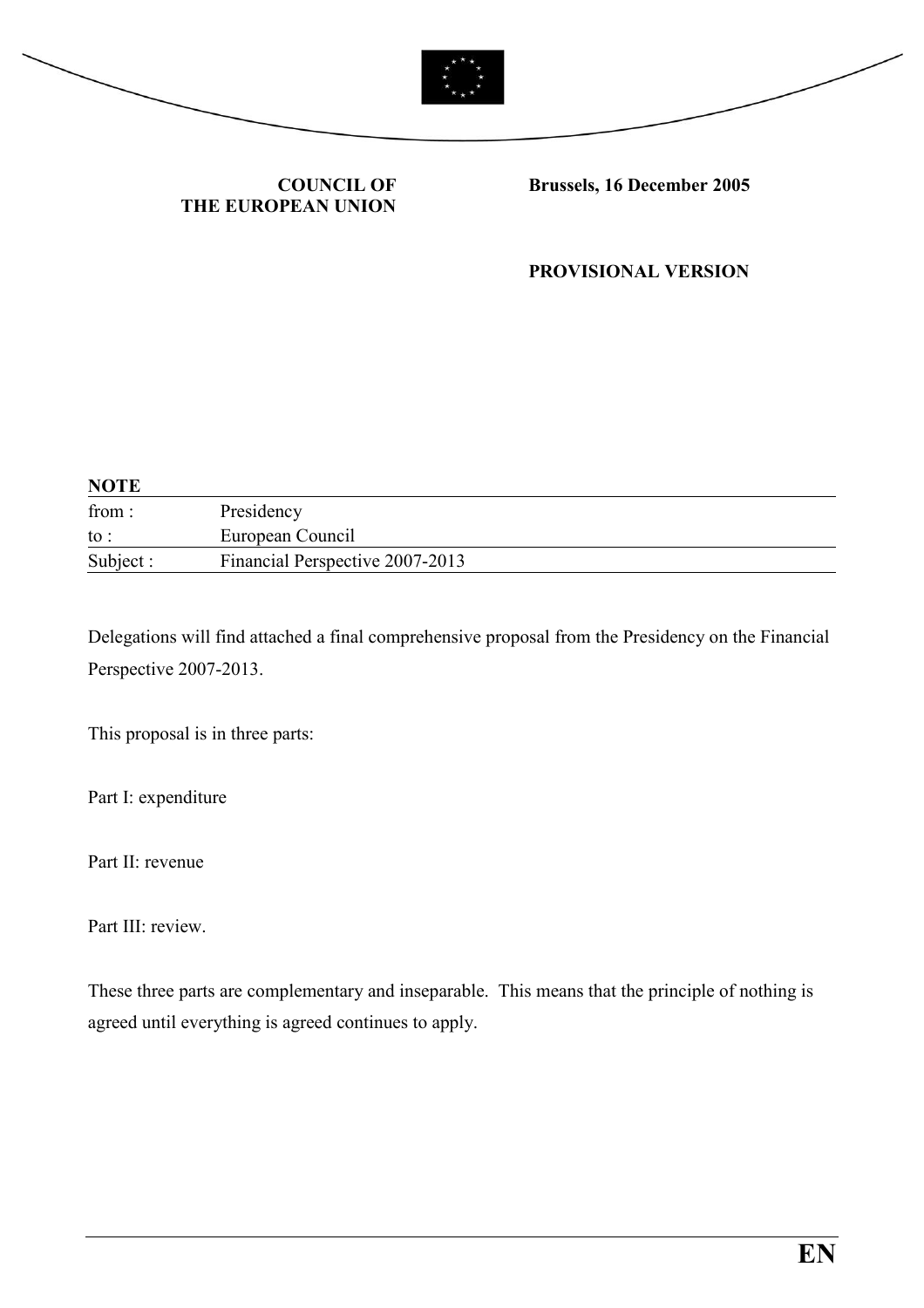# PART I

### EXPENDITURE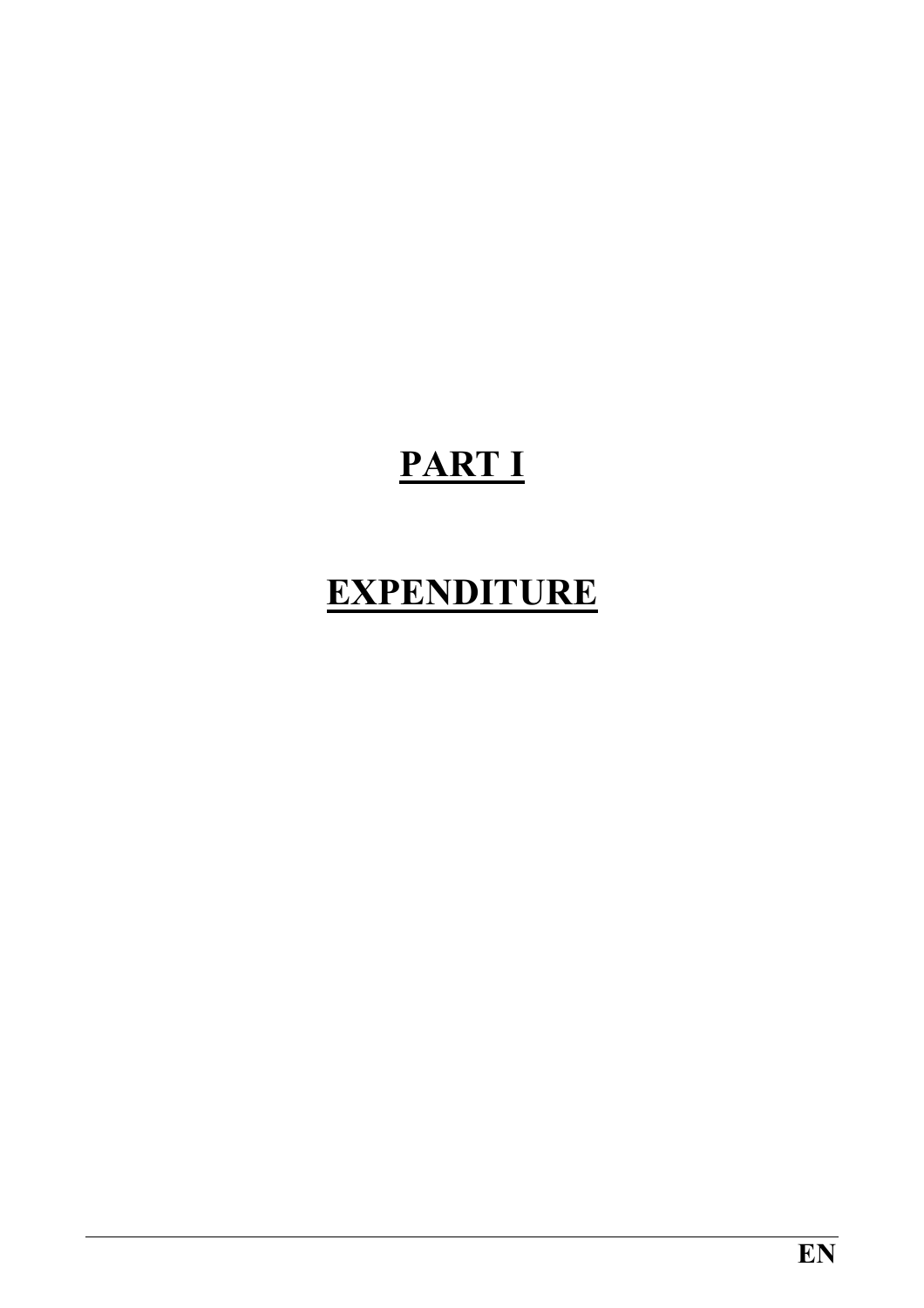#### THE NEW FINANCIAL PERSPECTIVE - GENERAL

- 1. The new Financial Framework should provide the financial means necessary to address effectively and equitably future internal and external challenges, including those resulting from disparities in the levels of development in an enlarged Union. It should, in parallel, attest to determined efforts towards budgetary discipline in all policy areas within a general context of budgetary consolidation in the Member States. Policies agreed in accordance with the Treaty should be consistent with the principles of subsidiarity, proportionality and solidarity. They should also provide added value.
- 2. The new financial perspective should cover the seven years between 2007 and 2013 and be drawn up for a European Union comprising 27 Member States on the working assumption that Bulgaria and Romania will join the Union in 2007. The amounts allocated to Romania and Bulgaria in their respective Accession Treaties will be respected.
- 2bis The European Council has treated the Financial Perspective 2007-2013 as an overall negotiation package including expenditure, revenue and the review clause. The European Council shall ensure the global nature of this agreement.
- 3. Expenditure under the new Financial Perspective should be grouped under 5 headings designed to reflect the Union's political priorities and providing for the necessary flexibility in the interest of efficient allocation of resources. Where a heading is divided into sub-headings, these will have the same status as separate headings.
- 4. In the light of the above, the maximum total figure for expenditure for EU 27 for the period 2007-2013 is  $\epsilon$  862,363 million in appropriations for commitments, representing 1,045% of EU GNI. The breakdown of appropriations for commitments is as described below. The same figures are also set out in the table contained in Annex I which also sets out the schedule of appropriations for payments. All figures are expressed using constant 2004 prices. There will be automatic annual technical adjustments for inflation.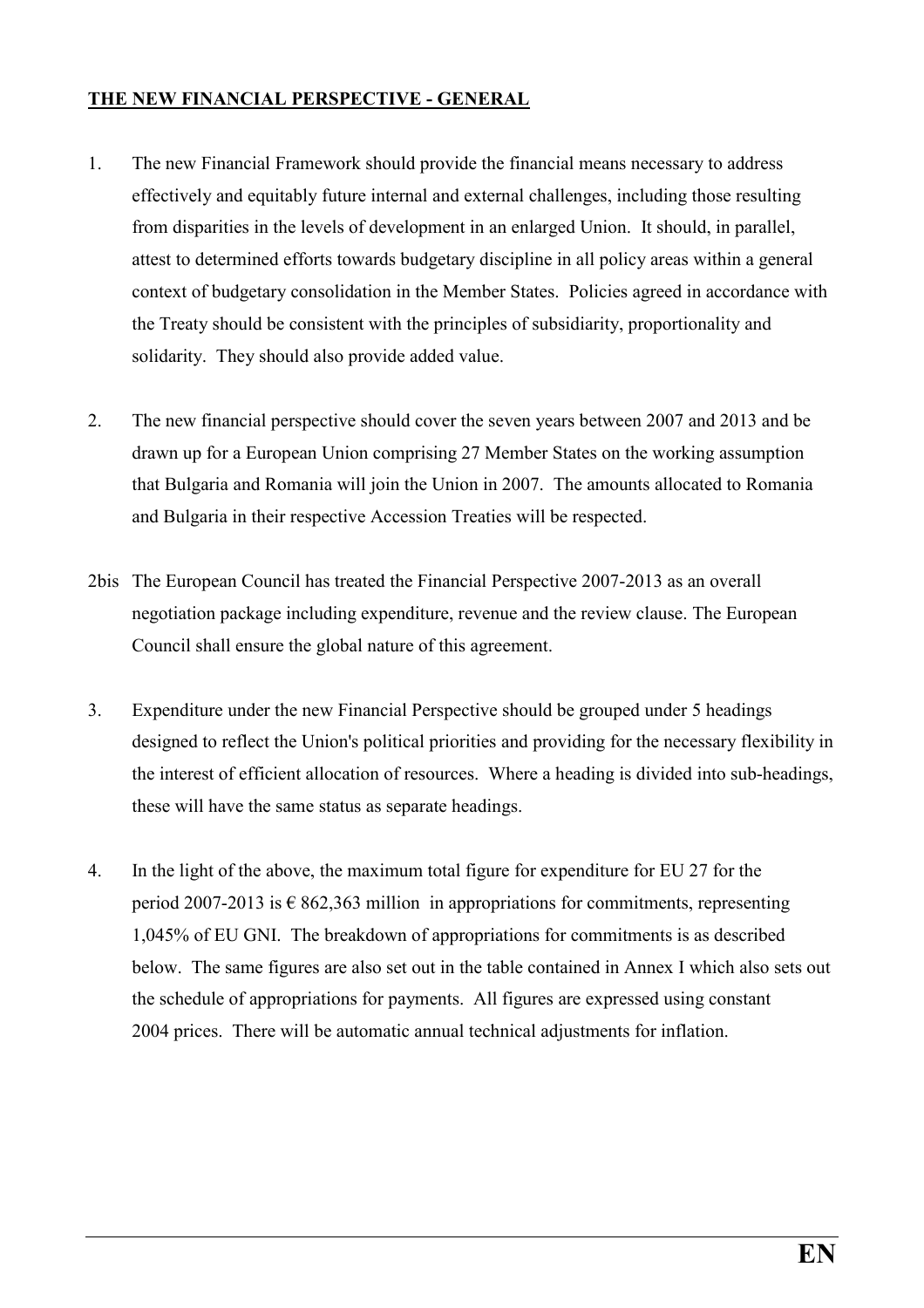5. The European Council takes note of the resolutions from the European Parliament on the Financial Perspective which were adopted on 8 June and 1 December 2005.

#### Renewal of the Interinstitutional Agreement

- 6. The current financial framework and Interinstitutional Agreement (IIA) have largely succeeded in their objective of ensuring financial discipline, the orderly evolution of expenditure and smooth budgetary procedures. The new agreement to be established between the European Parliament, Council and Commission will have to pursue the same objectives and should allow for the degree of flexibility needed to strike a satisfactory balance between budgetary discipline and efficient resources allocation. For the purposes of sound financial management, the institutions will ensure as far as possible that, with the exception of sub-heading 1b, sufficient margins are left available annually beneath the ceilings for the various headings and sub-headings. Moreover, this renewed agreement should also be used to update and simplify the various existing agreements and joint declarations concerning budgetary matters.
- 7. Building on the institutional dialogue to date, the European Council calls on the Council, on the basis of a common position and subject to acceptable terms being attainable, to reach agreement with the European Parliament and Commission on a new IIA reflecting the outcome of these conclusions. In this context, the European Council takes note that the Commission will make concrete proposals in order to increase the flexibility of the financial framework.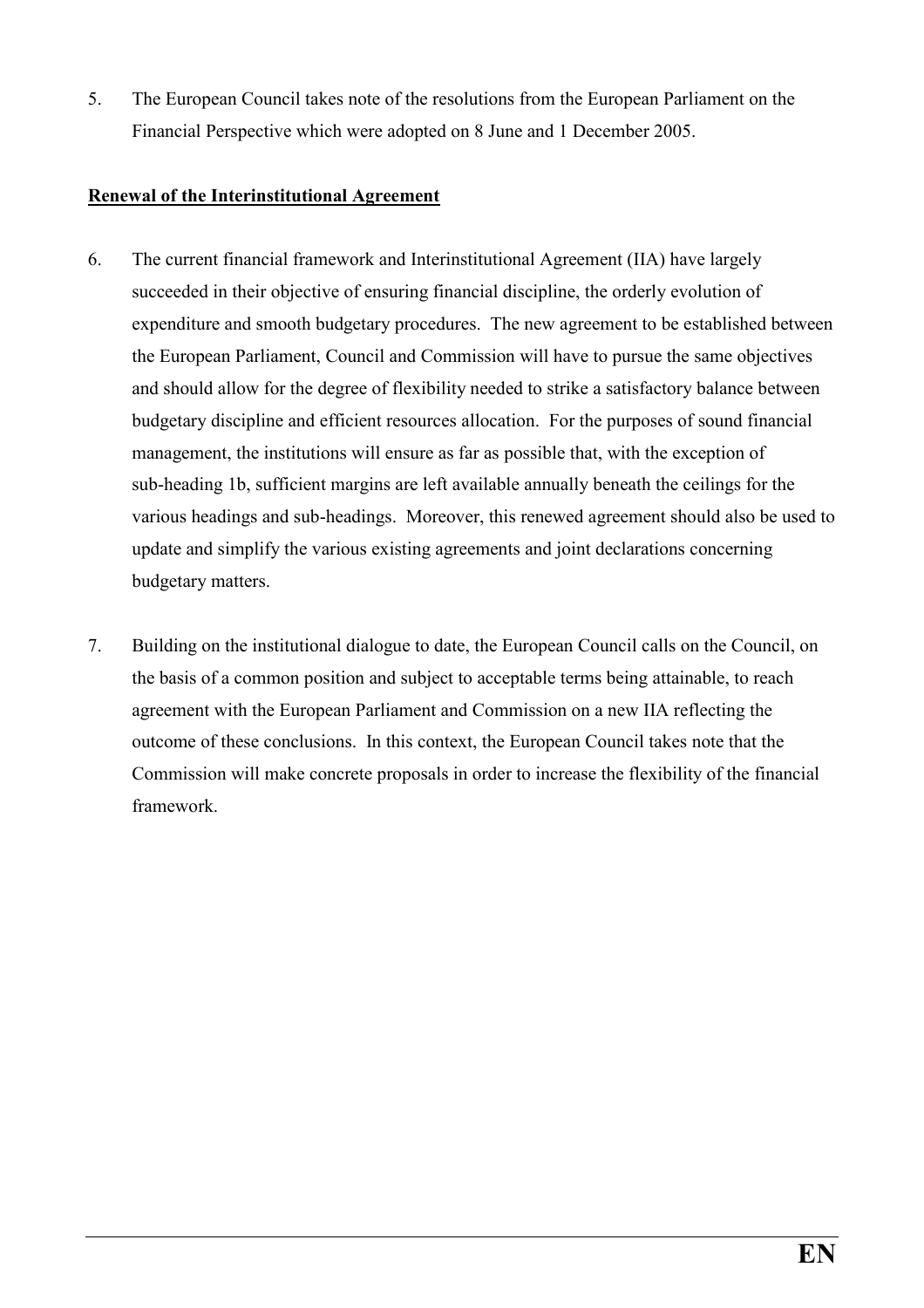#### HEADING 1A) – COMPETITIVENESS FOR GROWTH AND EMPLOYMENT

8. The level for sub-Heading 1a) should provide adequate financing for initiatives taken at the European level in support of and in synergy with action by the Member States to contribute to the goals of the Lisbon Strategy. These are grouped under the following five broad objectives: research and technological development, connecting Europe through EU networks, education and training, promoting competitiveness in a fully-integrated single market, and the social policy agenda. Nuclear de-commissioning will also be financed under this sub-Heading, and the financial consequences of this commitment shall be drawn in line with the Treaties of Accession. The level of commitments, which represents 7,5% annual real growth compared to 2006, should not exceed:

|      |      | <b>SUB-HEADING 1a)</b> |       | (Million euros, 2004 prices) |       |       |
|------|------|------------------------|-------|------------------------------|-------|-------|
| 2007 | 2008 | 2009                   | 2010  | 2011                         | 2012  | 2013  |
| 8230 | 8840 | 9490                   | 10180 | 10930                        | 11740 | 12600 |

- 9. On the basis of these levels of commitments, the European Council invites the Council, together with the European Parliament as appropriate, to come to a timely agreement through the legislative procedure on the content and appropriate funding of the instruments pertaining to this sub-Heading in the light of the various priorities expressed by the Member States.
- 10. In allocating funding within this heading particular priority should be given to delivering a substantial and progressive enhancement of the EU's research effort, which is generally recognised to be one of the most promising and effective drivers of innovation and growth. The European Council believes that EU funding for research should therefore be increased such that by 2013 the resources available are around 75% higher in real terms than in 2006. This research effort, as reflected principally through the  $7<sup>th</sup>$  Framework Programme, has to be based on excellence while ensuring balanced access for all Member States. Due account will also be taken of some priority projects within the Trans-European Networks.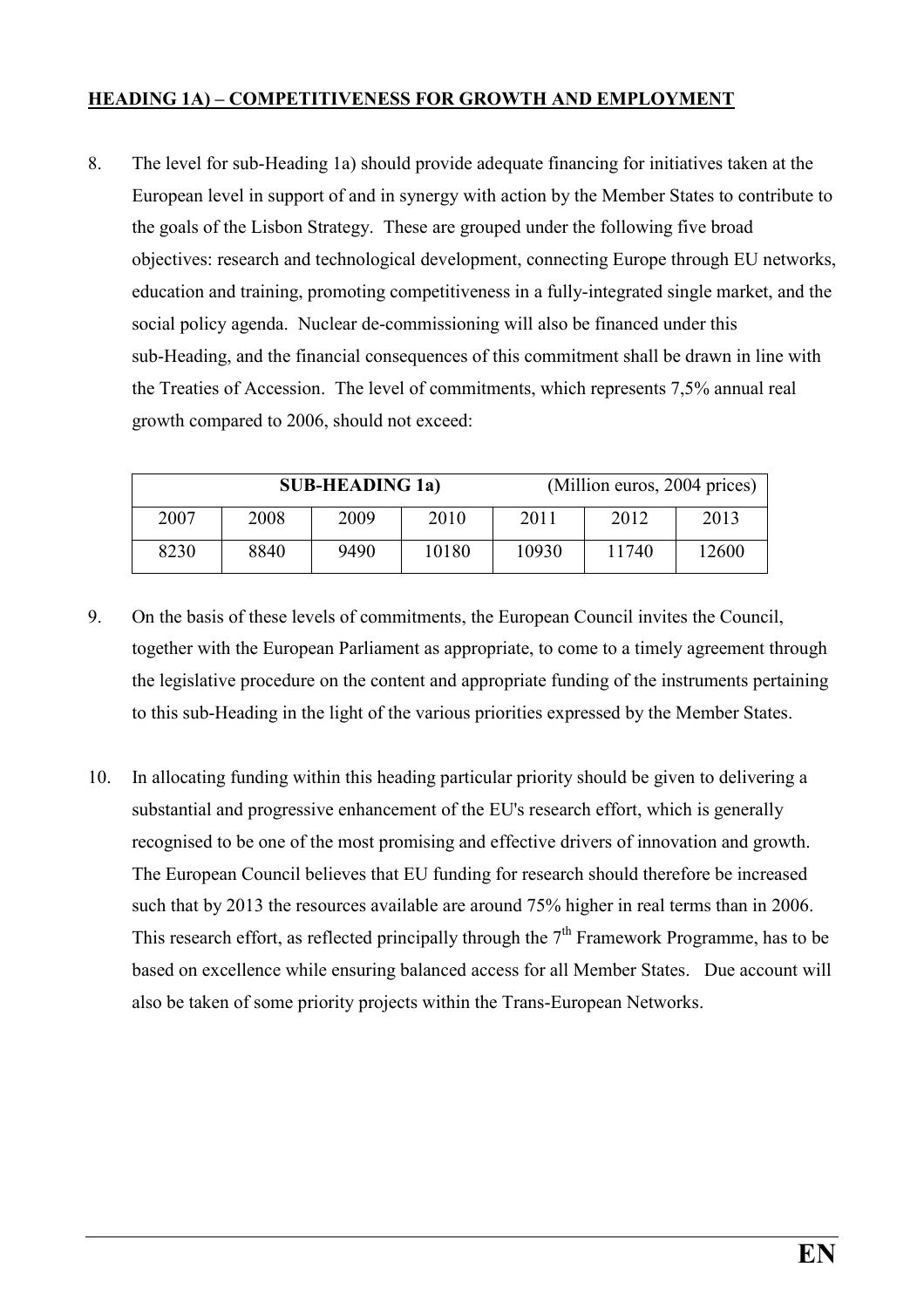- 11. The European Council invites the Commission in cooperation with the European Investment Bank to examine the possibility of strengthening their support for Research and Development by up to a maximum of  $\epsilon$  10 billion through a financing facility with risk-sharing components to foster additional investment in European research and development, particularly by the private sector.
- 11bis In order further to promote nuclear safety in the Union, the European Council calls on the Budgetary Authority to ensure that the following amounts are allocated for nuclear power plant decommissioning during the next Financial Perspective:
	- − € 375 million for V-1 Jaslovske Bohunice in Slovakia
	- − € 865 million for Ignalina in Lithuania
	- − €210 million for Kozloduy in Bulgaria from 2007 to 2009
- 12. The European Council agrees that a Globalisation Adjustment Fund will be established, designed to provide additional support for workers made redundant as a result of major structural changes in world trade patterns, to assist them with their re-training and job search efforts. Activation of the Fund will be subject to strict criteria relating to the scale of economic dislocation and its impact on local, regional or national economies, which the European Council invites the Council to establish on the basis of a proposal from the Commission. The maximum amount of expenditure from the Fund shall be up to  $\epsilon$  500 million per year. No specific financial provision for the Fund will be made in the Financial Perspectives. Instead it should be financed through underspends against the budget ceilings established in these conclusions (defined in commitments terms) and/or from funds which are de-committed.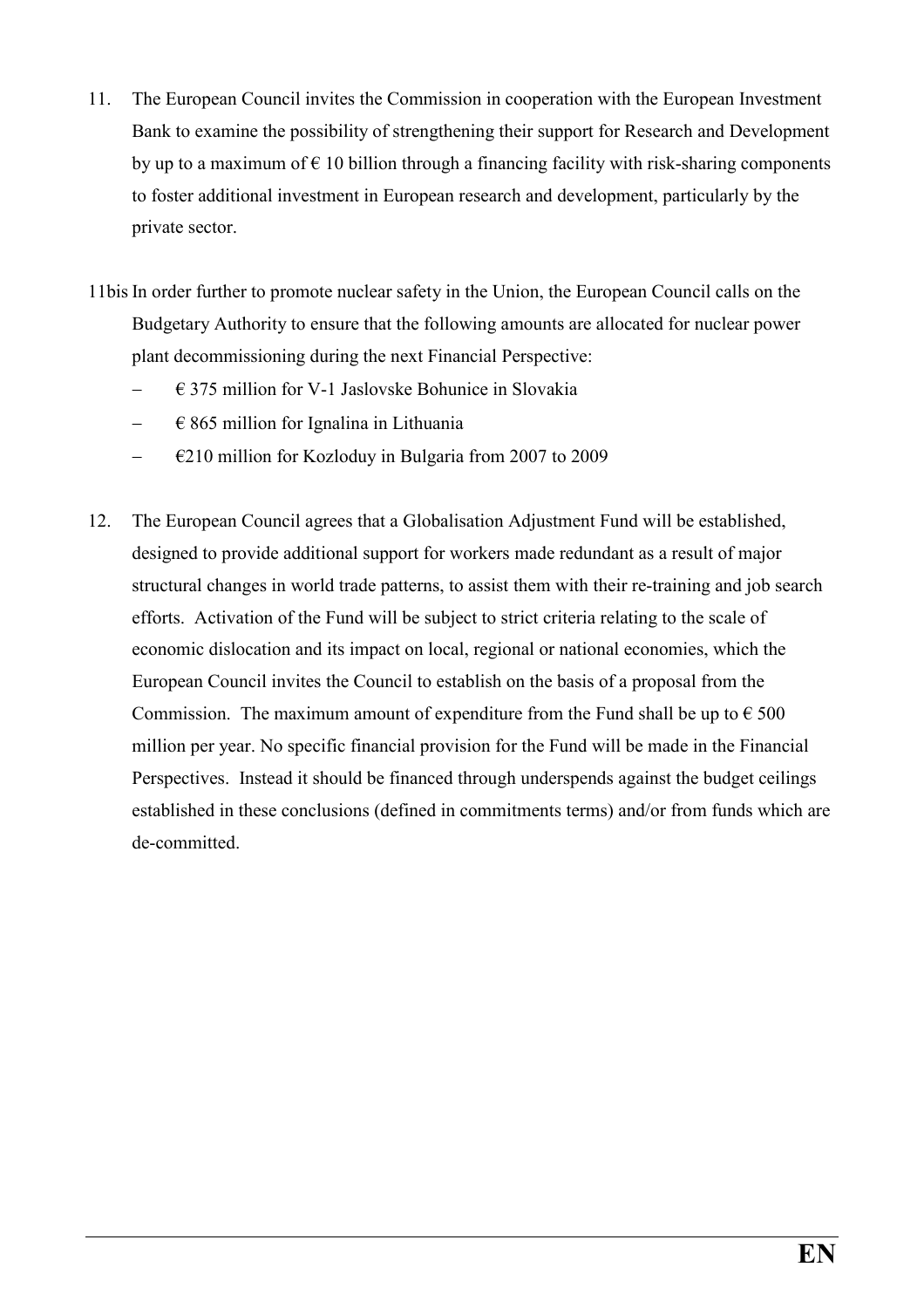#### HEADING 1B) – COHESION FOR GROWTH AND EMPLOYMENT

- 13. The operation of cohesion policy will have contributed significantly over the current financial perspective period to fulfilling the Treaty aim of reducing disparities between the levels of development of the various Member States and regions. The recent enlargement, and the one to come, have considerably increased the economic and social disparities at both regional and national level, thus underscoring the need to maintain the goal of achieving economic and social cohesion firmly at the centre of the Union's policy objectives over the next financial perspective period.
- 14. Accordingly, there should be an appropriate concentration of structural and cohesion fund assistance on the least developed regions and Member States while providing for satisfactory transitional arrangements in particular for those contributing most to such a concentration. Actions supported by cohesion policy should be focused on investment in a limited number of priorities organised around three Objectives: Convergence; Regional competitiveness and employment; Territorial cooperation.

#### Supporting growth and employment

- 15. As part of the Union's overall objective of promoting competitiveness and creating jobs, and of working towards meeting the objectives of the Lisbon agenda, the European Council agrees that targets will be set for expenditure under both the convergence and regional competitiveness and employment objectives for policies which contribute directly to this end. These targets will be 60% for the convergence objective and 75% for the regional competitiveness and employment objective, applied as an average over the entire period. These provisions shall not apply to Member States that acceded to the Union in or after 2004, reflecting their specific development needs.
- 16. The European Council invites the Commission to present proposals establishing a list of those categories of expenditure considered as contributing towards these targets, as well as arrangements providing for the full involvement of Member States with a view to ensuring that specific national circumstances will be taken into account.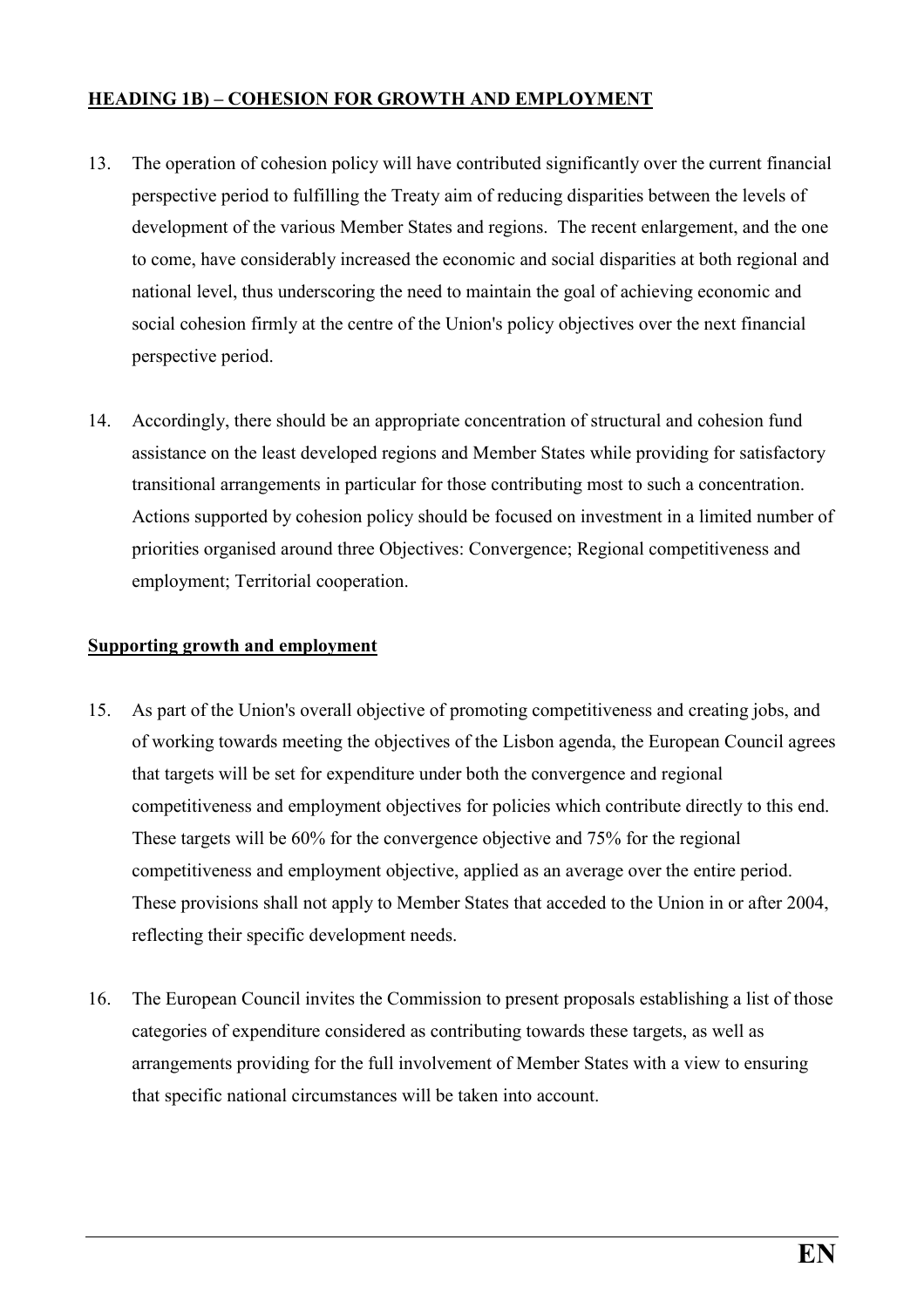#### Improving delivery

17. A number of reforms will improve the delivery of structural funds, by encouraging a more strategic approach to programming, bringing about greater decentralisation of responsibilities and enhancing management and control systems. In this connection, the work of the Cohesion Fund will be integrated into the programming of structural assistance to ensure greater coherence among the various Funds.

#### OVERALL LEVEL OF ALLOCATIONS

18. The appropriate level of commitment appropriations to be entered in the financial perspective for the structural funds and the Cohesion Fund shall be:

|       |       | <b>SUB-HEADING 1b)</b> |       | (Million euros, 2004 prices) |       |       |
|-------|-------|------------------------|-------|------------------------------|-------|-------|
| 2007  | 2008  | 2009                   | 2010  | 2011                         | 2012  | 2013  |
| 42911 | 43360 | 43892                  | 43872 | 44067                        | 44705 | 45312 |

Pursuing the goal of achieving economic and social cohesion in the enlarged Union will require a level of financial commitment for 2007-2013 of 0.37% of EU-27 GNI.

19. 81.9% of these funds (252,234 million euros) will be allocated to the Convergence objective, of which 24.4% (61,518 million euros) for the Cohesion Fund and 4.9 % (12,487 million euros) for the "phasing out" regions and Member States.

15.7% (48,386 million euros) of these funds will be allocated to the Regional competitiveness and employment objective, of which 21.4% (10,368 million euros) to the "phasing in" regions.

The Territorial co-operation objective will be allocated 2.4% (7,500 million euros) of these funds.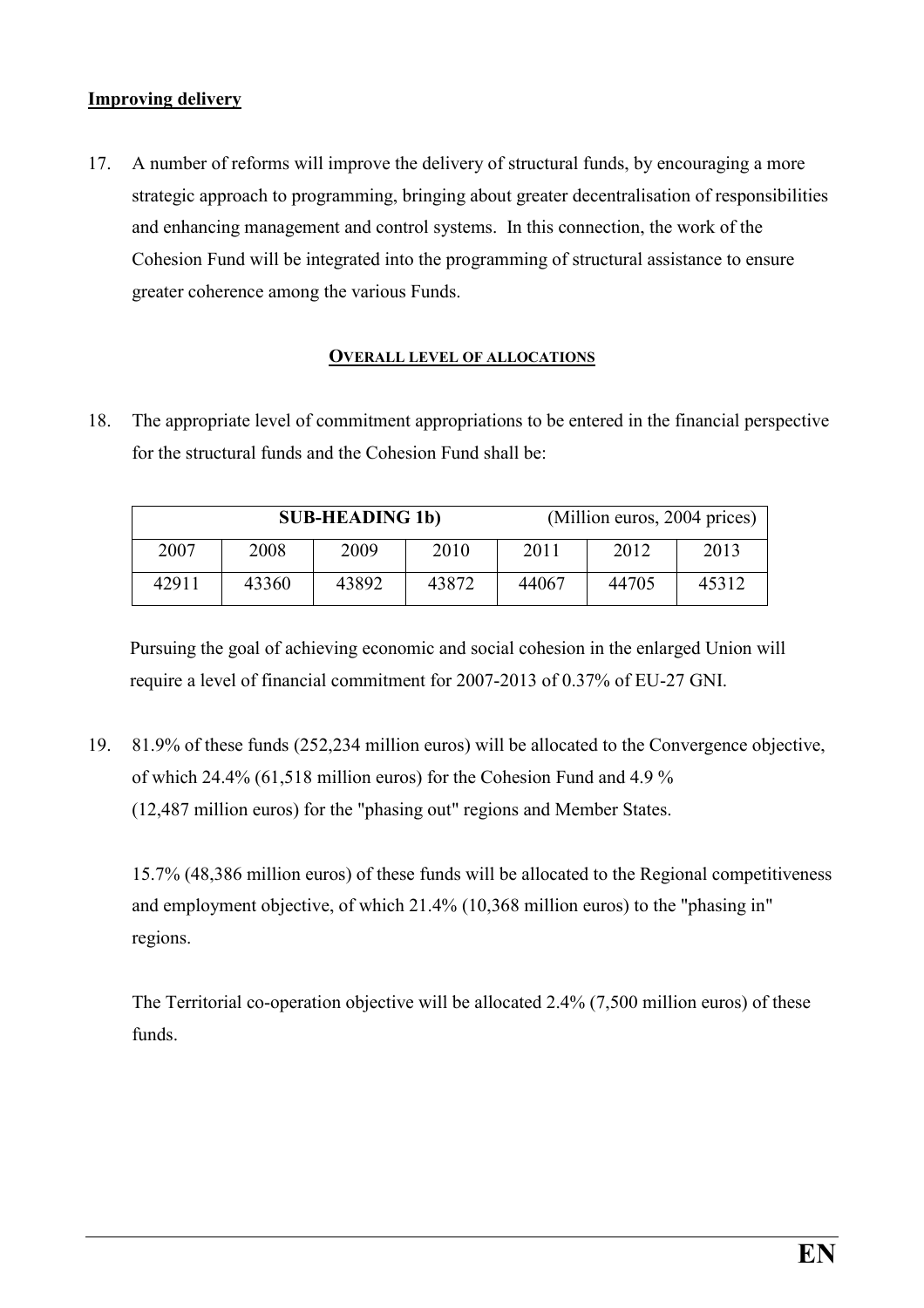20. Total transfers from funds supporting cohesion to any Member State, including those funds transferred to the new Rural development and Fisheries instruments, should not exceed the percentages of Member States' GDP set out in paragraph 40 below, in order to pay regard to the finite capacity of Member States to utilise effectively the resources available.

#### DEFINITION OF THE DIFFERENT OBJECTIVES AND ELIGIBILITY

#### Definition of the Convergence Objective

- 21. The Convergence Objective shall be aimed at speeding up the convergence of the least-developed regions and Member States.
- 22. The regions eligible for funding from the structural funds under this Objective are the current NUTS<sup>1</sup> level II regions whose per capita GDP, measured in purchasing power parities and calculated on the basis of Community figures for the period 2000-2002, is less than 75% of the EU 25 average.
- 23. The Member States eligible for funding from the Cohesion Fund shall be those whose per capita GNI, measured in purchasing power parities and calculated on the basis of Community figures for the period 2001-2003, is less than 90% of the EU 25 average and which have a programme for meeting the economic convergence conditions referred to in Article 104 of the Treaty.

#### Definition of the Regional Competitiveness and Employment Objective

24. This Objective shall be aimed at strengthening regions' competitiveness and attractiveness as well as employment. The respective contributions of the European Regional Development Fund (ERDF) and European Social Fund (ESF) shall be fixed by the Member States in consultation with the Commission.

 $\frac{1}{1}$ Nomenclature of Territorial Units for Statistics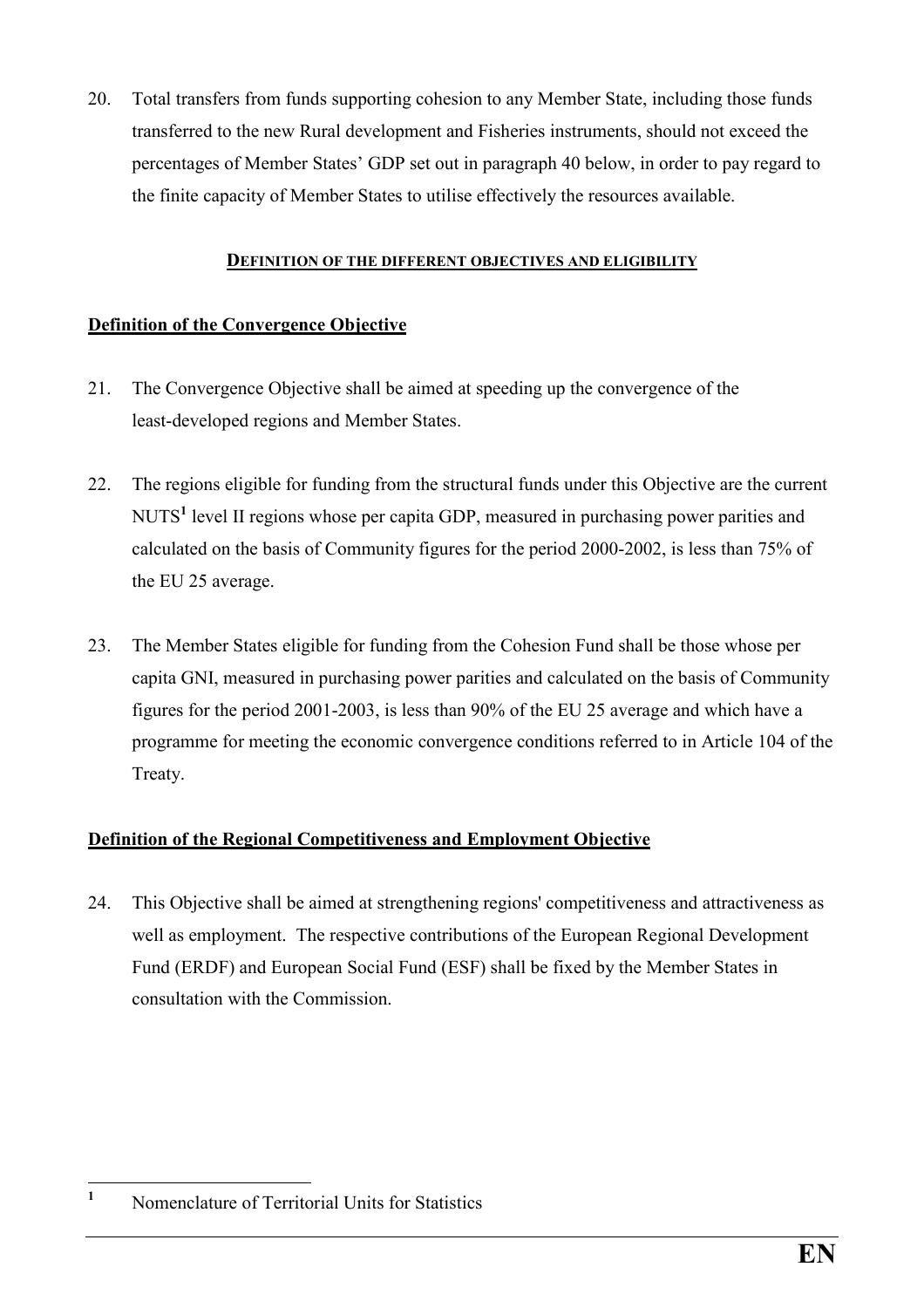25. The entire territory of the Community shall be eligible, with the exception of the regions eligible for funding from the structural funds under the Convergence Objective and the regions covered by transitional arrangements, subject to the limits set out in paragraph 40.

#### Definition of the European Territorial Cooperation Objective

- 26. This Objective aims at strengthening territorial cooperation at the cross-border, trans-national and inter-regional levels and at establishing cooperation networks and furthering the exchange of experience at the appropriate territorial level.
- 27. The regions eligible for cross-border cooperation financing shall be all NUTS level III regions along the internal land borders, certain NUTS level III regions along the external land borders and all NUTS level III regions along the maritime borders separated, as a general rule, by a maximum of 150 kms, taking into account potential adjustments needed to ensure the coherence and continuity of the cooperation action.
- 28. The list of eligible trans-national regions will be drawn up by the Commission following close consultations with Member States.
- 29. The entire territory of the Community shall be eligible for the financing of inter-regional cooperation and cooperation networks and exchange of experience.

#### ALLOCATION METHOD

#### Allocation method for convergence regions

30. The specific level of allocations to each Member State should be based on an objective method and calculated as follows:

Each Member State's allocation is the sum of the allocations for its individual eligible regions, the latter calculated on the basis of relative regional and national prosperity and the unemployment rate according to the following steps: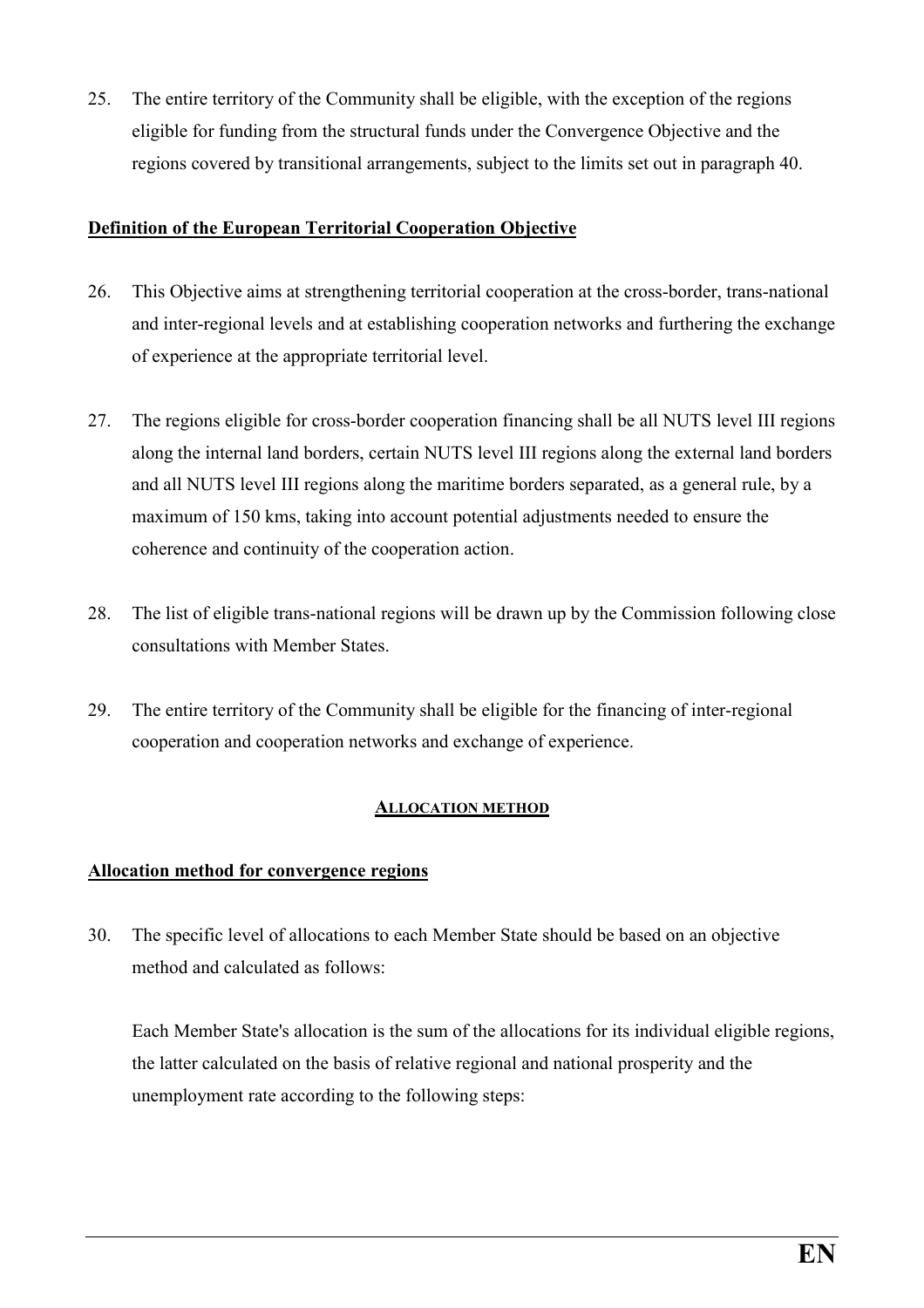- (i) determination of an absolute amount (in euros) obtained by multiplying the population of the region concerned by the difference between that region's GDP per capita ( $PPS<sup>1</sup>$ ) and EU 25 average GDP per capita (PPS);
- (ii) application of a percentage to the above absolute amount in order to determine that region's financial envelope; this percentage is graduated to reflect the relative prosperity, as compared to the EU 25 average, of the Member State in which the eligible region is situated, i.e.:
	- 4,25% for regions in Member States whose level of GNI per capita is below 82% of the Community average
	- 3,36% for regions in Member States whose level of GNI per capita is between 82% and 99% of the Community average
	- 2,67% for regions in Member States whose level of GNI per capita is over 99% of the Community average
- (iii) to the amount obtained under step (ii) is added, if applicable, an amount resulting from the allocation of a premium of  $\epsilon$  700 per unemployed person, applied to the number of persons unemployed in that region exceeding the number that would be unemployed if the average unemployment rate of all the EU convergence regions applied.
- 31. The level of funds determined by the application of these parameters will include that part to be transferred to Heading 2 (cf. paragraph 63).

 $\frac{1}{1}$ Purchasing Parity Standard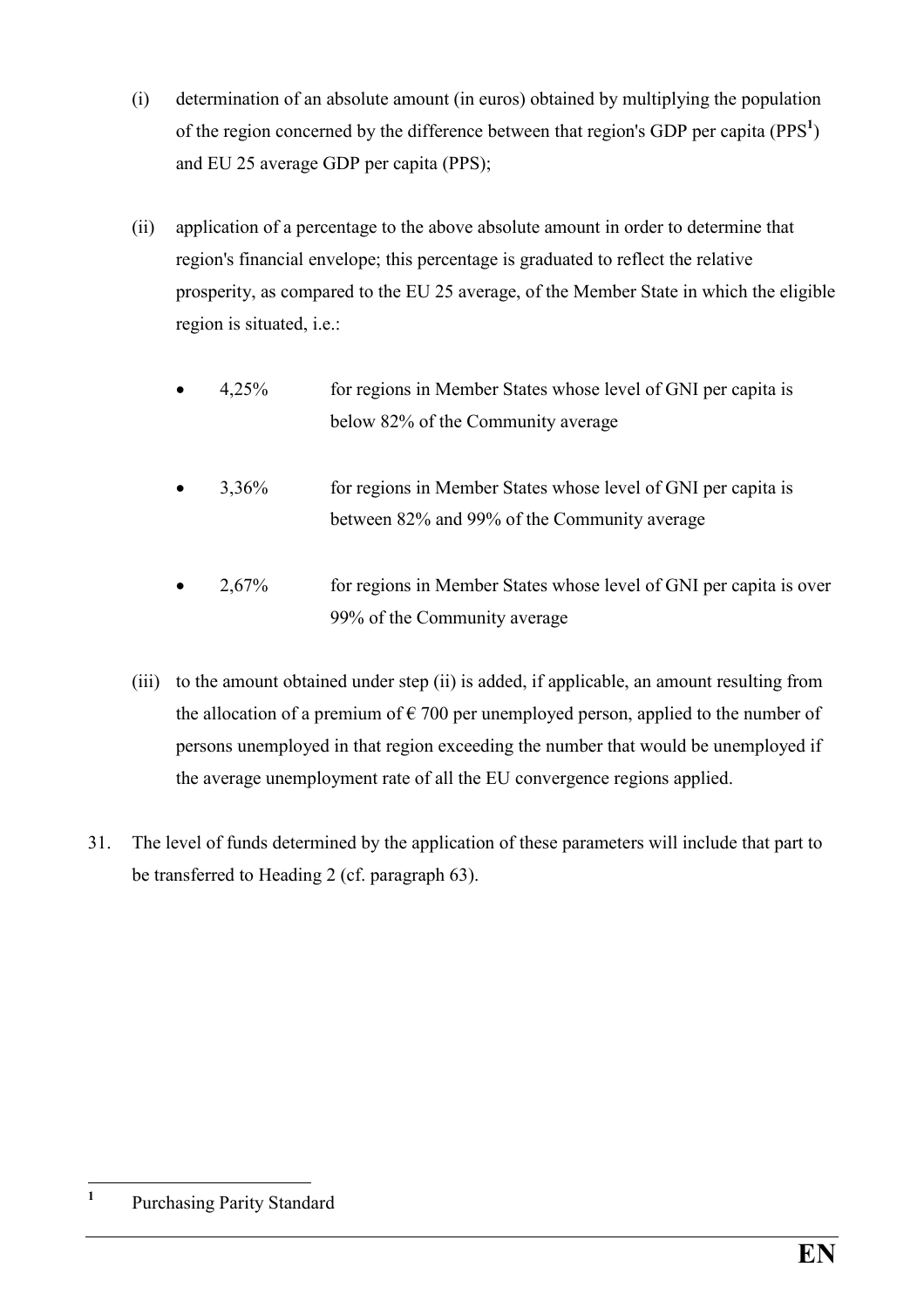#### Allocation method for the Cohesion Fund

- 32. The total theoretical financial envelope is obtained by multiplying average per capita aid intensity of  $\epsilon$  44,7 by the eligible population. Each eligible Member State's *a priori* allocation of this theoretical financial envelope corresponds to a percentage based on its population, surface area and national prosperity, and obtained by applying the following steps:
	- 1) calculation of the arithmetical average of that Member State's population and surface area shares of the total population and surface area of all the eligible Member States; if, however, a Member State's share of total population exceeds its share of total surface area by a factor of 5 or more, reflecting an extremely high population density, only the share of total population shall be used for this step;
	- 2) adjustment of the percentage figures so obtained by a coefficient representing one third of the percentage by which that Member State's GNI per capita (PPS) exceeds or falls below the average GNI per capita of all the eligible Member States (average expressed as 100%).
- 33. In order to reflect the significant needs of new Member States in terms of transport and environment infrastructure, the share of the Cohesion Fund will be set at one third of the total financial allocation (structural funds plus Cohesion Fund) for the new Member States on average over the period. For the other Member States, their financial envelope results directly from the allocation method described in paragraph 32.
- 34. Member States' eligibility for the Cohesion Fund will be reviewed in 2010 on the basis of data relating to the EU-25.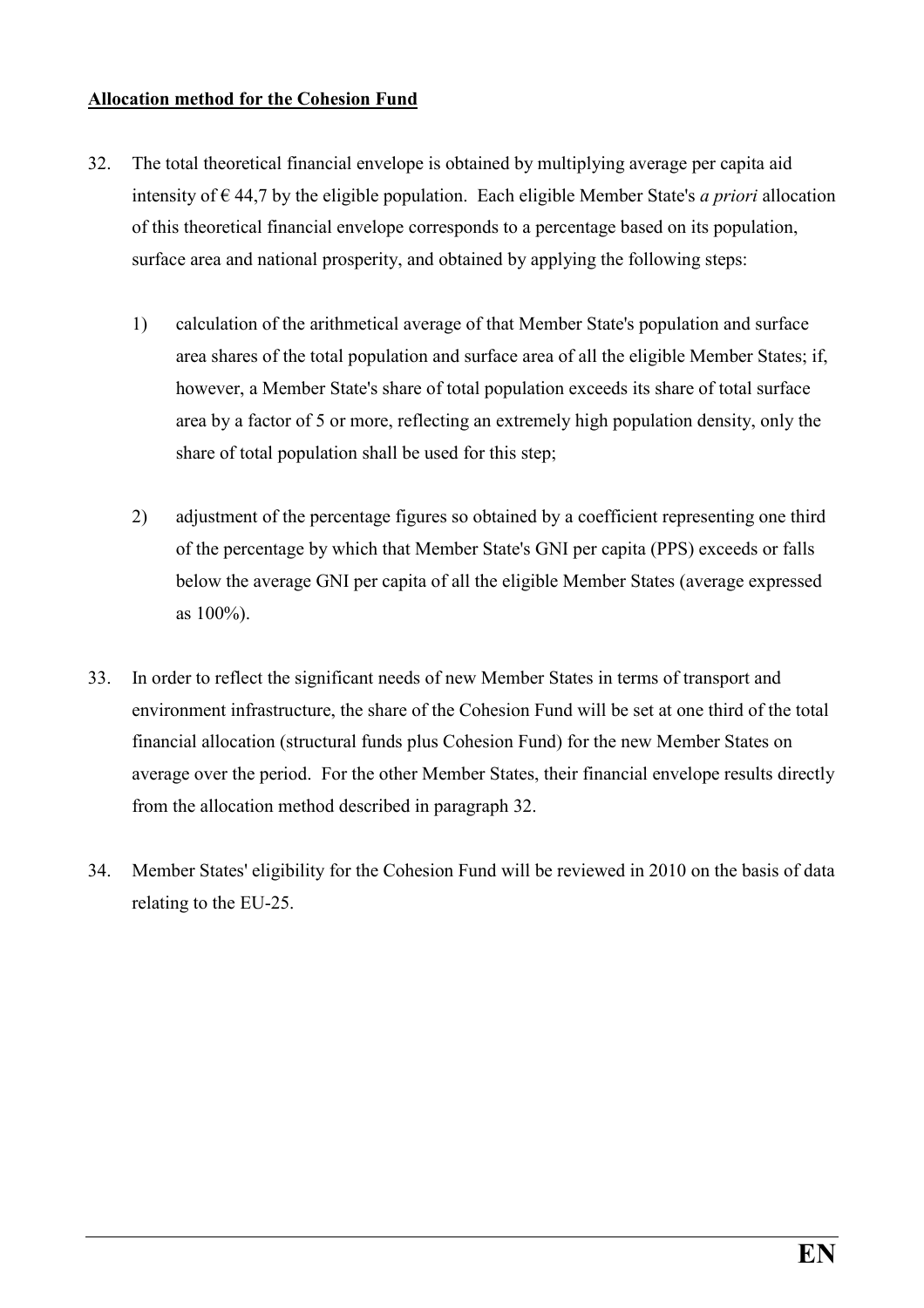#### Allocation method for the Regional Competitiveness and Employment Objective

35. The share of each Member State concerned is the sum of the shares of its eligible regions, with the latter determined according to the following criteria, weighted as indicated: total population (weighting 0,5), number of unemployed people in NUTS Level III regions with an unemployment rate above the group average (weighting 0,2), number of jobs needed to reach an employment rate of 70% (weighting 0,15), and number of employed people with a low educational level (weighting 0,10), low population density (weighting 0,05). The shares are then adjusted according to relative regional prosperity (for each region, increase or decrease of its total share by  $+5\%/-5\%$  according to whether its GDP per capita is below or above the average GDP per capita for the group). The share of each Member State shall not however be less than three-quarters of its share in 2006 of combined funding under Objectives 2 and 3.

#### Allocation method for the Territorial Cooperation Objective

- 36. The allocation of resources between the beneficiary Member States (including the contribution of the ERDF to the cross-border strand of the European Neighbourhood and Partnership Instrument and the Instrument for Pre-accession) is determined as follows:
	- for the cross-border component, on the basis of the population of the NUTS level III regions in terrestrial and maritime border areas, as a share of the total population of all the eligible regions. Contributions provided from Heading 4 should be allocated simultaneously;
	- for the transnational component, on the basis of the total population of the Member State, as a share of the total population of all the Member States concerned.

The shares of the cross-border, transnational and inter-regional cooperation components are 77%, 19% and 4% respectively.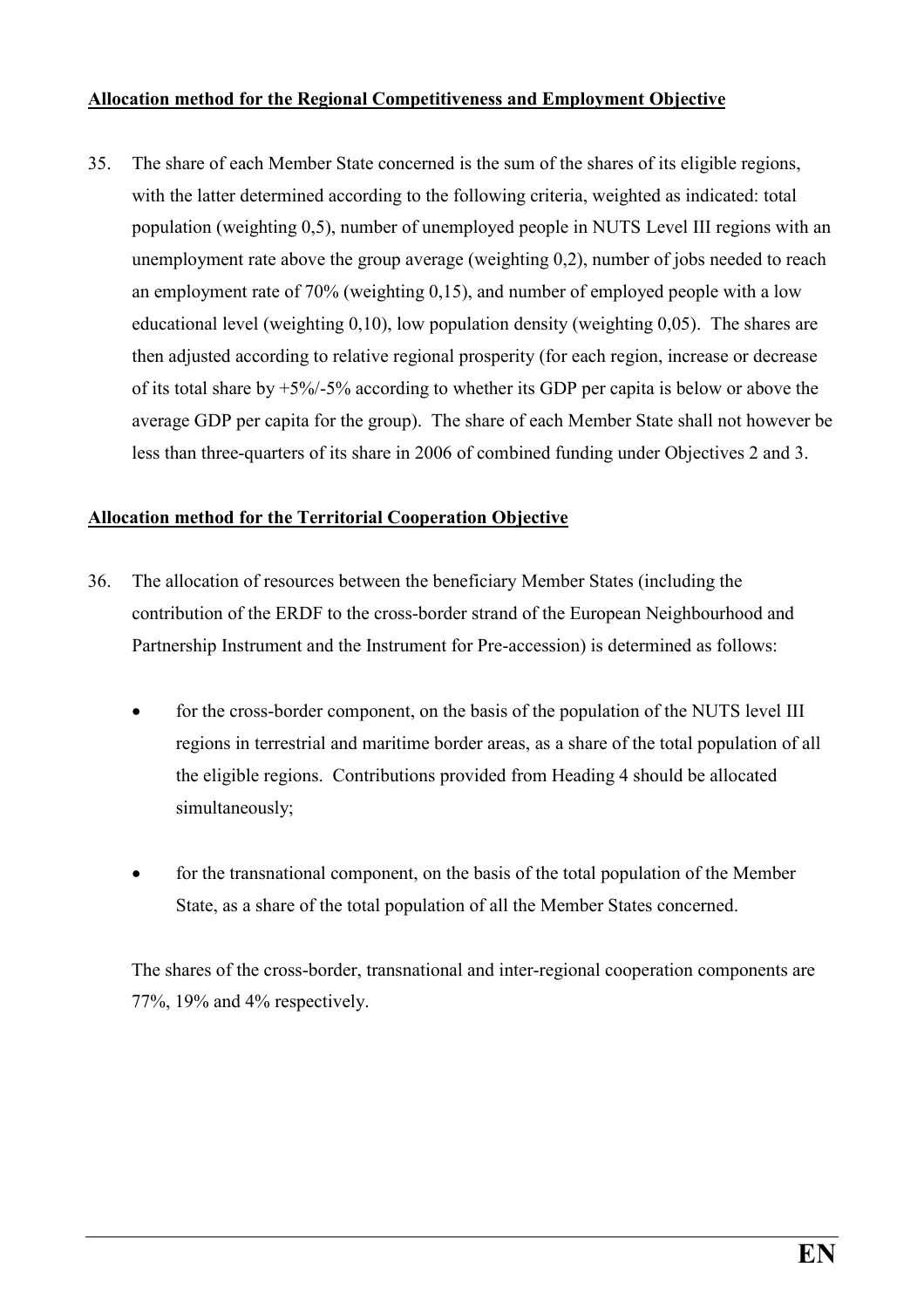#### TRANSITIONAL ARRANGEMENTS

- 37. In the interest of equity and to allow the process of convergence to be completed, transitional arrangements will be put in place.
- 38. The following categories of region and Member State are concerned:
	- (a) the regions which would have been eligible for Convergence objective status had the eligibility threshold remained at 75% of average EU-15 GDP, but which lose eligibility because their nominal per capita GDP level will now exceed 75% of the new (lower) EU-25 average (the so-called "statistical" effect). These regions will be "phased out" of the Convergence objective;
	- (b) the regions currently eligible for full Objective 1 region status which cease to be eligible in the next financial perspective period because natural growth has brought their per capita GDP level to over 75% of the EU-15 average, corresponding to over 82,19% of the new EU-25 average ("growth" effect). These regions will be "phased into" the Regional competitiveness and employment objective;
	- (c) the Member States currently eligible for funding from the Cohesion Fund and which would have continued to be so had the eligibility threshold remained at 90% of average EU-15 GNI, but which lose eligibility because their nominal per capita GNI will now exceed 90% of the new (lower) EU-25 average. These Member States will be "phased out" of the Cohesion Fund element of the Convergence objective.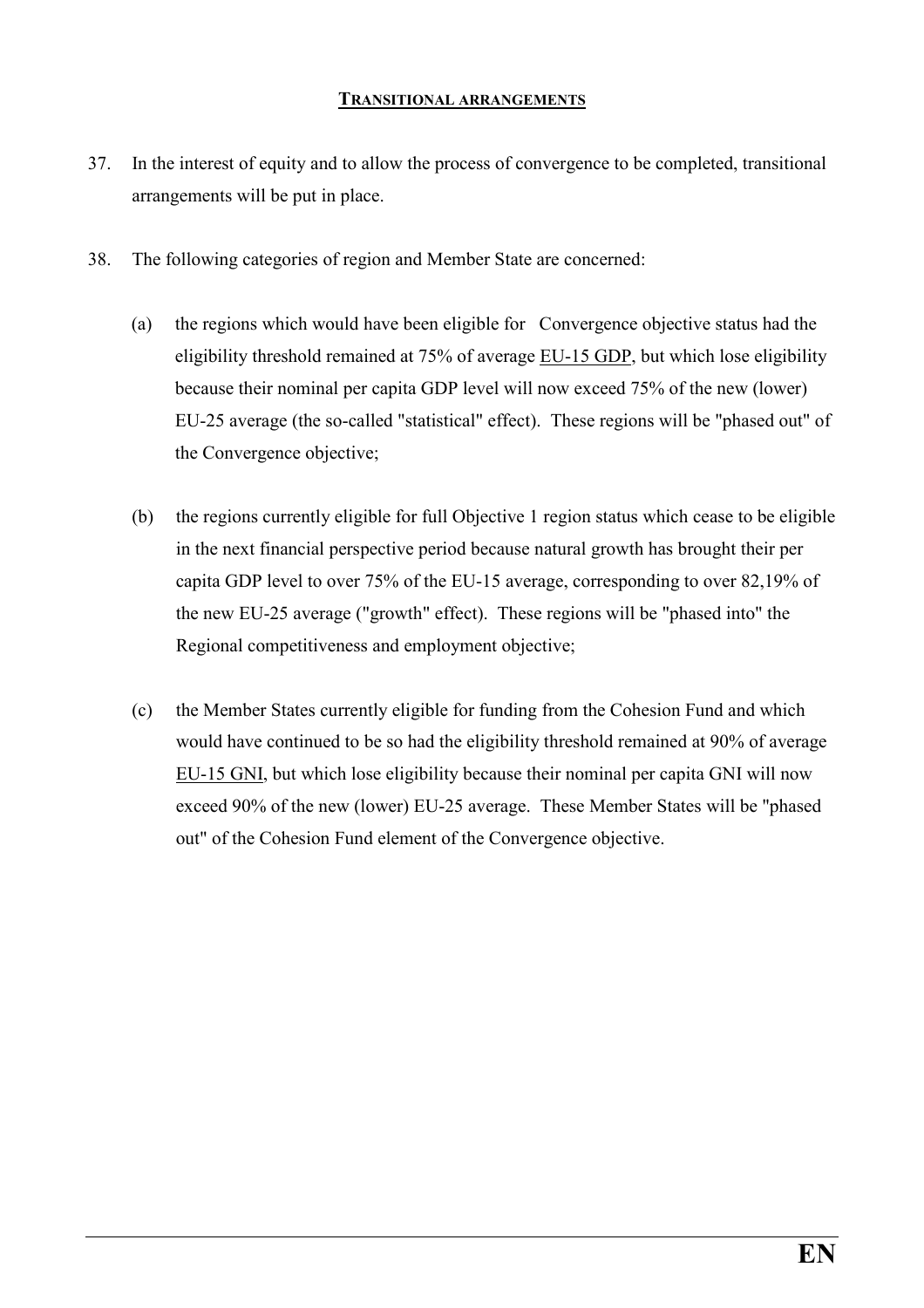- 39. The allocations under these phasing out/in arrangements will result from the application of the following parameters:
	- (a) for the regions defined in paragraph 38 (a), 80% of their individual 2006 per capita aid intensity level in 2007 and a linear reduction thereafter to reach the national average per capita aid intensity level for the regional competitiveness and employment objective in 2013. To the allocation thus obtained is added, if applicable, an amount resulting from the allocation of a premium of  $\epsilon$  600 per unemployed person, applied to the number of persons unemployed in that region exceeding the number that would be unemployed if the average unemployment rate of all the EU convergence regions applied.

The level of funds determined by the application of these parameters will include that part to be transferred to Heading 2 (cf. paragraph 63);

- (b) for the regions defined in paragraph 38 (b), 75% of their individual 2006 per capita aid intensity level in 2007 and a linear reduction thereafter to reach the national average per capita aid intensity level for the regional competitiveness and employment objective by 2011. To the allocation thus obtained is added, if applicable, an amount resulting from the allocation of a premium of  $\epsilon$  600 per unemployed person, applied to the number of persons unemployed in that region exceeding the number that would be unemployed if the average unemployment rate of all the EU convergence regions applied;
- (c) for the Member States defined in paragraph 38 (c) the allocation shall be degressive over 7 years, with the amount in 2007 being  $\epsilon$  1,2 billion, in 2008  $\epsilon$  850 million, in 2009 € 500 million, in 2010 € 250 million, in 2011 € 200 million, in 2012 € 150 million and in 2013  $\in$  100 million.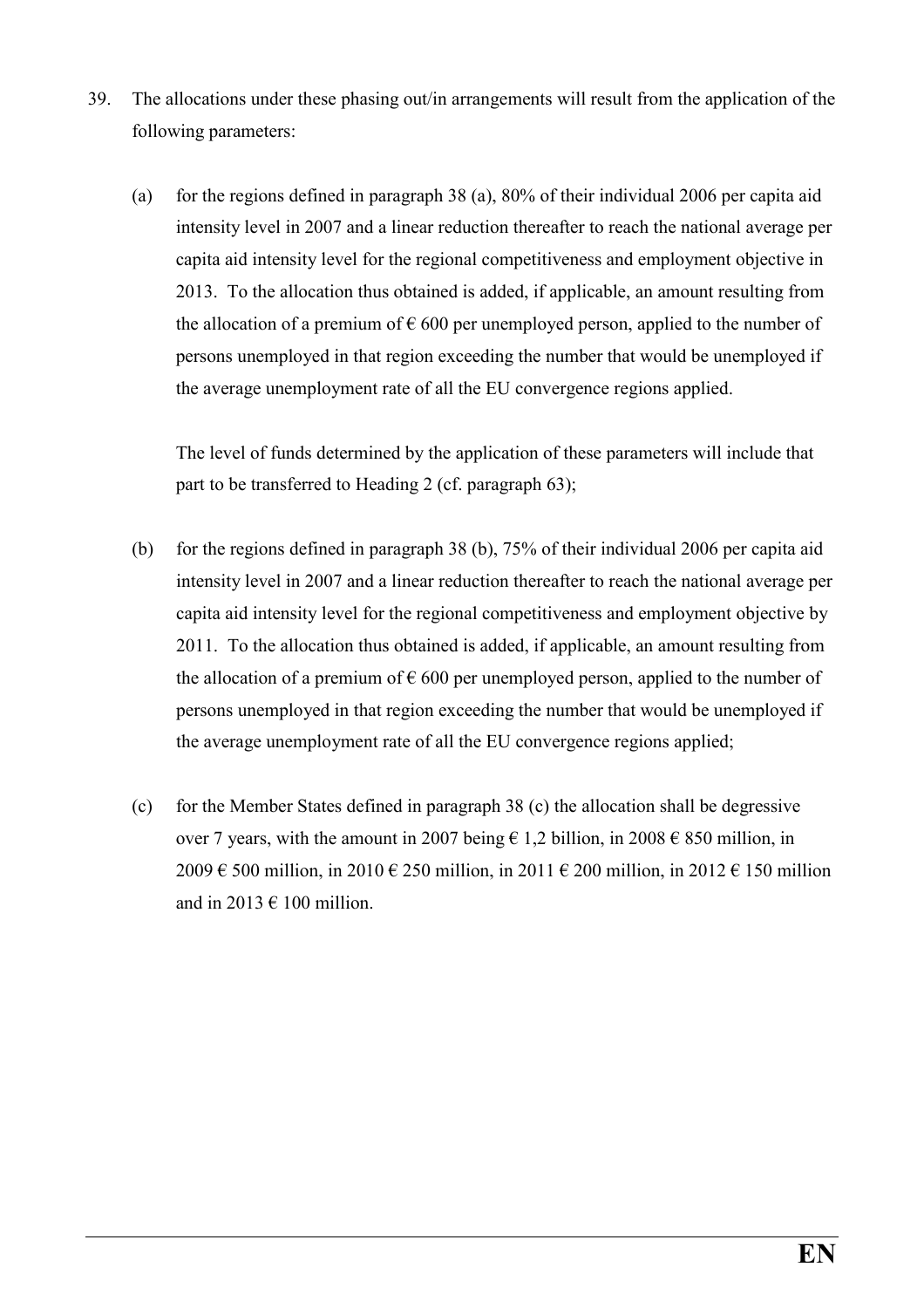#### MAXIMUM LEVEL OF TRANSFERS FROM FUNDS SUPPORTING COHESION

- 40. In order to contribute to the objectives of adequately concentrating cohesion funding on the least developed regions and Member States and reducing disparities in average per capita aid intensities resulting from capping, the maximum level of transfer to each individual Member State shall be as follows:
	- for Member States whose average 2001-2003 per capita GNI (PPS) is under 40% of the EU-25 average: 3.7893% of their GDP
	- for Member States whose average 2001-2003 per capita GNI (PPS) is equal to or above 40% and below 50% of the EU-25 average: 3.7135% of their GDP
	- for Member States whose average 2001-2003 per capita GNI (PPS) is equal to or above 50% and below 55% of the EU-25 average: 3.6188% of their GDP
	- for Member States whose average 2001-2003 per capita GNI (PPS) is equal to or above 55% and below 60% of the EU-25 average: 3.5240% of their GDP
	- for Member States whose average 2001-2003 per capita GNI (PPS) is equal to or above 60% and below 65% of the EU-25 average: 3.4293% of their GDP
	- for Member States whose average 2001-2003 per capita GNI (PPS) is equal to or above 65% and below 70% of the EU-25 average: 3.3346% of their GDP
	- for Member States whose average 2001-2003 per capita GNI (PPS) is equal to or above 70% and below 75% of the EU-25 average: 3.2398% of their GDP
	- thereafter, the maximum level of transfer is reduced by 0.09 percentage point of GDP for each increment of 5 percentage points of average 2001-2003 per capita GNI (PPS) as compared to the EU-25 average.

In the case of Romania and Bulgaria this shall be without prejudice to paragraph 2 above.

In order to reflect the value of the Polish zloty in the reference period, the result of the application of the cap above for Poland will be multiplied by a coefficient 1.04 for the period up to the review referred to in paragraph 42 (2007-2009).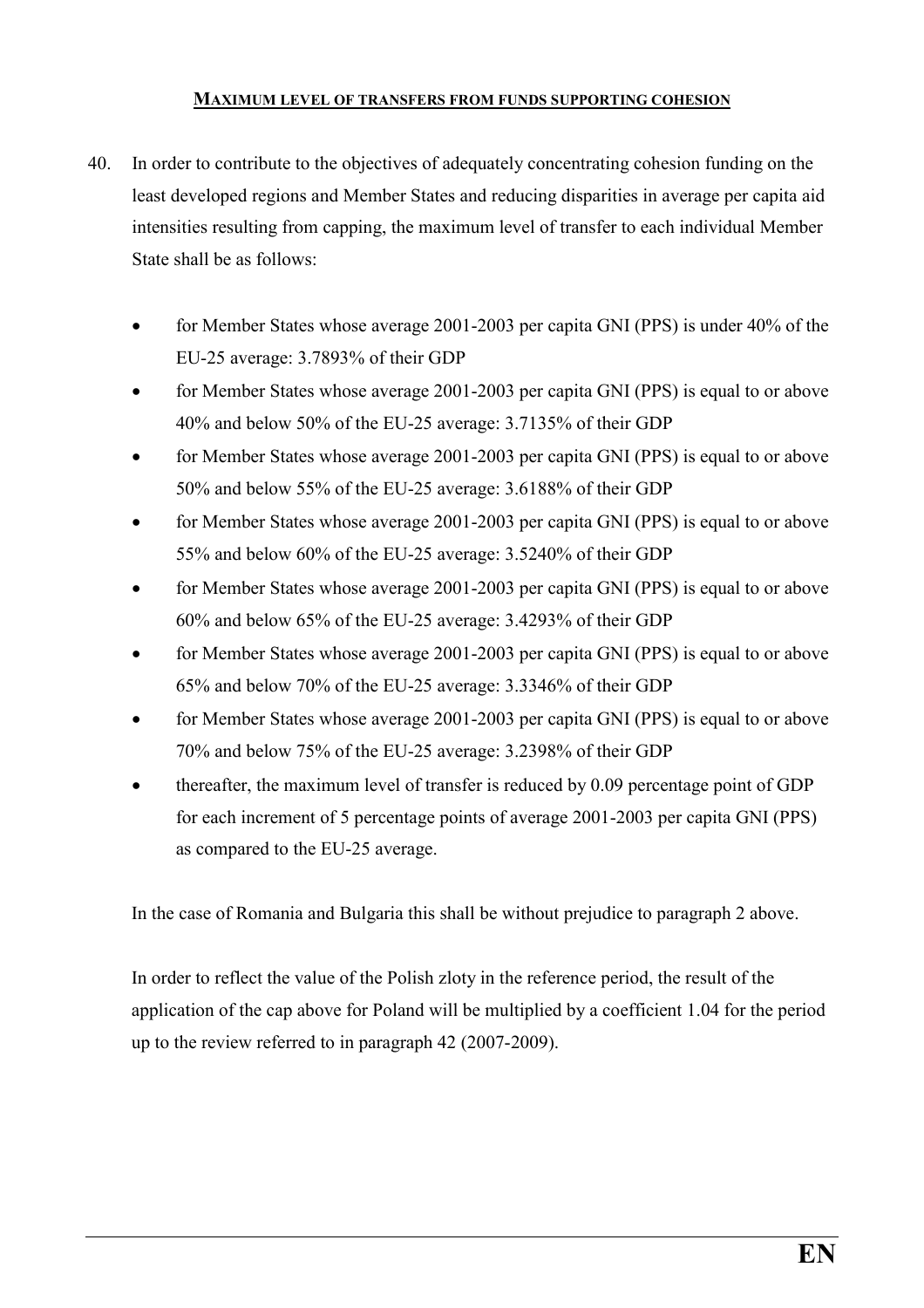- 41. Calculations of GDP by the Commission will be based on the statistics published in April 2005. Individual national growth rates of GDP for 2007-2013, as projected by the Commission in April 2005, will be applied for each Member State separately.
- 42. If it is established in 2010 that any Member State's cumulated GDP for the years 2007-2009 has diverged by more than  $\pm 5\%$  from the cumulated GDP estimated according to paragraph 41, including as a consequence of exchange rate changes, the amounts allocated for that period to that Member State pursuant to paragraph 40 will be adjusted accordingly. The total net effect, whether positive or negative, of these adjustments may not exceed  $\epsilon$  3 billion. In any event, if the net effect is positive, total additional resources shall be limited to the level of under-spending against the ceilings for category 1B set out in paragraph 18 for the years 2007-10. Final adjustments will be spread in equal proportions over the years 2011-2013.

#### ADDITIONAL PROVISIONS

- 43. The methods, definitions and arrangements set out above form the common bedrock for allocating cohesion funds to the Member States. However, their necessarily general nature and the impossibility in practice of building in all relevant factors do not allow an adequate response to a number of objective situations, which accordingly calls for special treatment for a variety of reasons: the need to take into account revisions of the most recent statistical data, the disproportionate impact on certain regions and countries of mechanically applying certain criteria; and exceptional geographic and demographic circumstances. In order to pay full regard to these different elements in the interests of fairness and balance, the following additional provisions will be applied when implementing the allocation of cohesion expenditure.
- 44. When in a given Member State the "phasing-out" regions defined in paragraph 38 (a) represent at least one third of the total population of the regions fully eligible for Objective 1 assistance in 2006, the rates of assistance shall be 80% of their individual 2006 per capita aid intensity level in 2007, 75% in 2008, 70% in 2009, 65% in 2010, 60% in 2011, 55% in 2012 and 50% in 2013.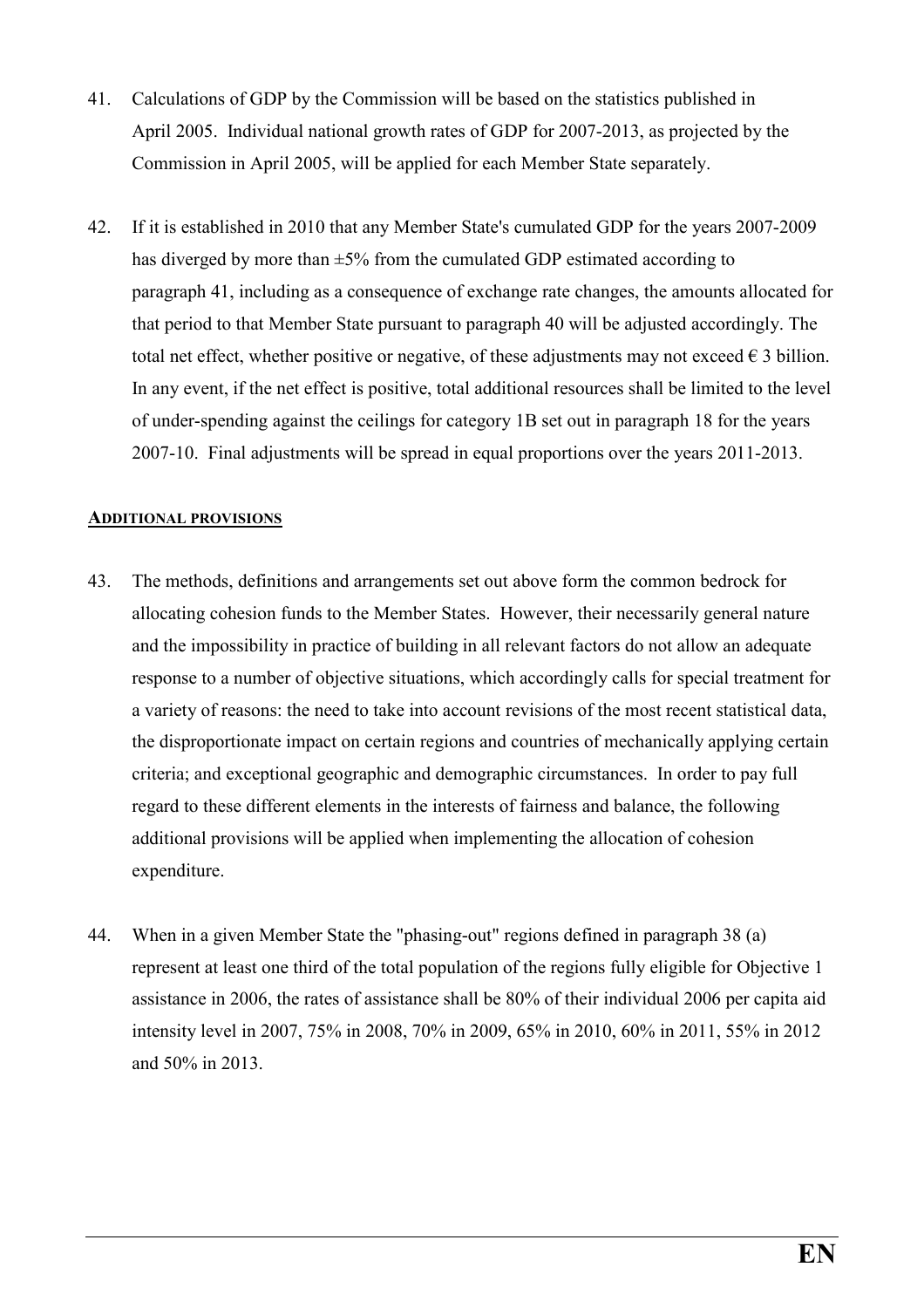- 45. As far as the transitional arrangements under paragraphs 37-39 are concerned, the starting point in 2007 for those regions which were not eligible for Objective 1 status in the 2000-2006 period, or whose eligibility started in 2004, will be 90% of their theoretical 2006 per capita aid intensity level calculated on the basis of the 1999 Berlin allocation method with their regional per capita GDP level being assimilated to 75% of the EU 15 average.
- 46. Notwithstanding paragraph 40, the Polish NUTS level II regions of Lubelskie, Podkarpackie, Warmínsko-Mazurskie, Podlaskie and Świętokrzyskie, whose per capita GDP levels (PPS) are the five lowest in the EU-25, shall benefit from funding from the ERDF over and above the funding to which they are otherwise eligible. This additional funding will amount to  $\epsilon$  95 per inhabitant over the period 2007-2013. Any upward adjustment of the amounts allocated to Poland pursuant to paragraph 42 shall be net of this additional funding.
- 46bis Notwithstanding paragraph 40, the NUTS level II region of Közép-Magyarország shall be allocated an additional envelope of  $\epsilon$ 140 million over the period 2007-2013. For this region the same regulatory provisions would apply as for the region in paragraph 38(a).
- 46ter Notwithstanding paragraph 40, the NUTS level II region of Prague shall be allocated an additional envelope of  $\epsilon$  200 million over the period 2007-2013.
- 47. Recognising that on the basis of revised figures for the period 1997-1999 Cyprus should have been eligible for Objective 1 in 2004-2006, Cyprus will benefit in 2007–2013 from the transitional arrangements applicable to the regions defined in paragraph 38 (b), its starting point in 2007 being established in accordance with paragraph 45.
- 48. The NUTS level II regions of Itä-Suomi and Madeira, while keeping the status of phasing-in regions, will benefit from the financial transitional arrangements laid down in paragraph 39 (a).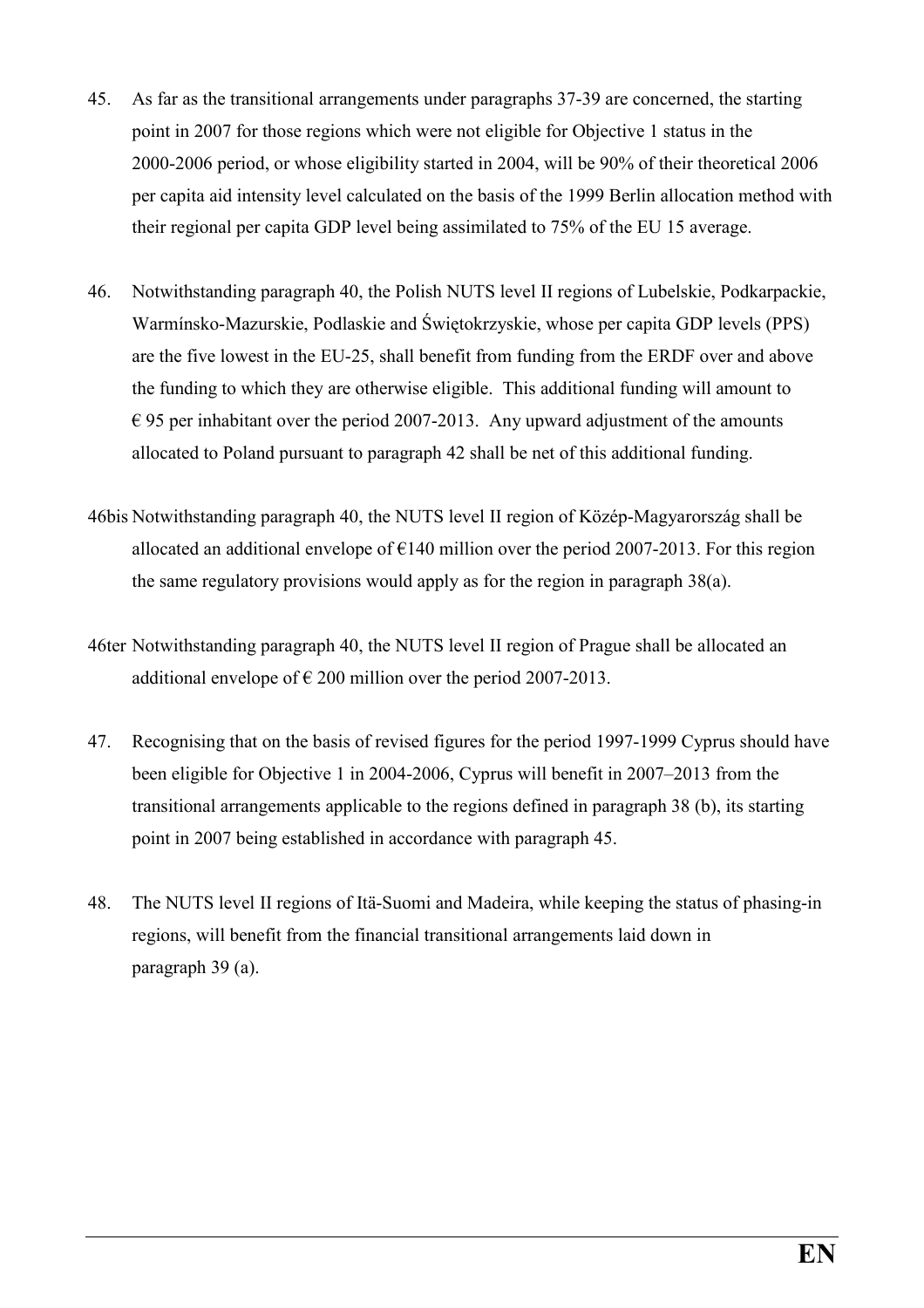- 49. The NUTS level II region of the Canaries will benefit from an additional envelope of  $\epsilon$  100 million over the period 2007-2013.
- 50. The outermost regions identified in Article 299 of the Treaty and the NUTS level II regions fulfilling the criteria laid down in Article 2 of Protocol No 6 to the Treaty of Accession of Austria, Finland and Sweden shall, in view of their specific constraints, benefit from additional funding from the ERDF. This funding will amount to  $\epsilon$  35 per inhabitant per year and will be in addition to any funding to which these regions are otherwise eligible.
- 51. As far as allocations under the Territorial Cooperation Objective are concerned, aid intensity for regions along the former external terrestrial borders between the EU-15 and the EU-12 and between the EU-25 and the EU-2 will be 50% higher than for the other regions concerned.
- 52. In recognition of the special effort for the peace process in Northern Ireland, a total of  $\epsilon$  200 million will be allocated for the PEACE Programme for the period 2007-2013. This programme will be implemented in full respect of additionality of structural fund interventions.
- 53. The Swedish regions falling under the Regional Competitiveness and Employment Objective shall be allocated an additional ERDF envelope of  $\epsilon$  150 million.
- 53bis Notwithstanding paragraph 40, Estonia and Latvia, which represent single NUTS II regions, shall be allocated additional funding of  $\epsilon$  35 per capita over the period 2007-2013.
- 54. The Austrian regions falling under the Regional Competitiveness and Employment Objective situated on the former external borders of the EU shall be allocated an additional ERDF envelope of  $\epsilon$  150 million. Bavaria shall be allocated a similar additional envelope of  $\epsilon$ 100 million.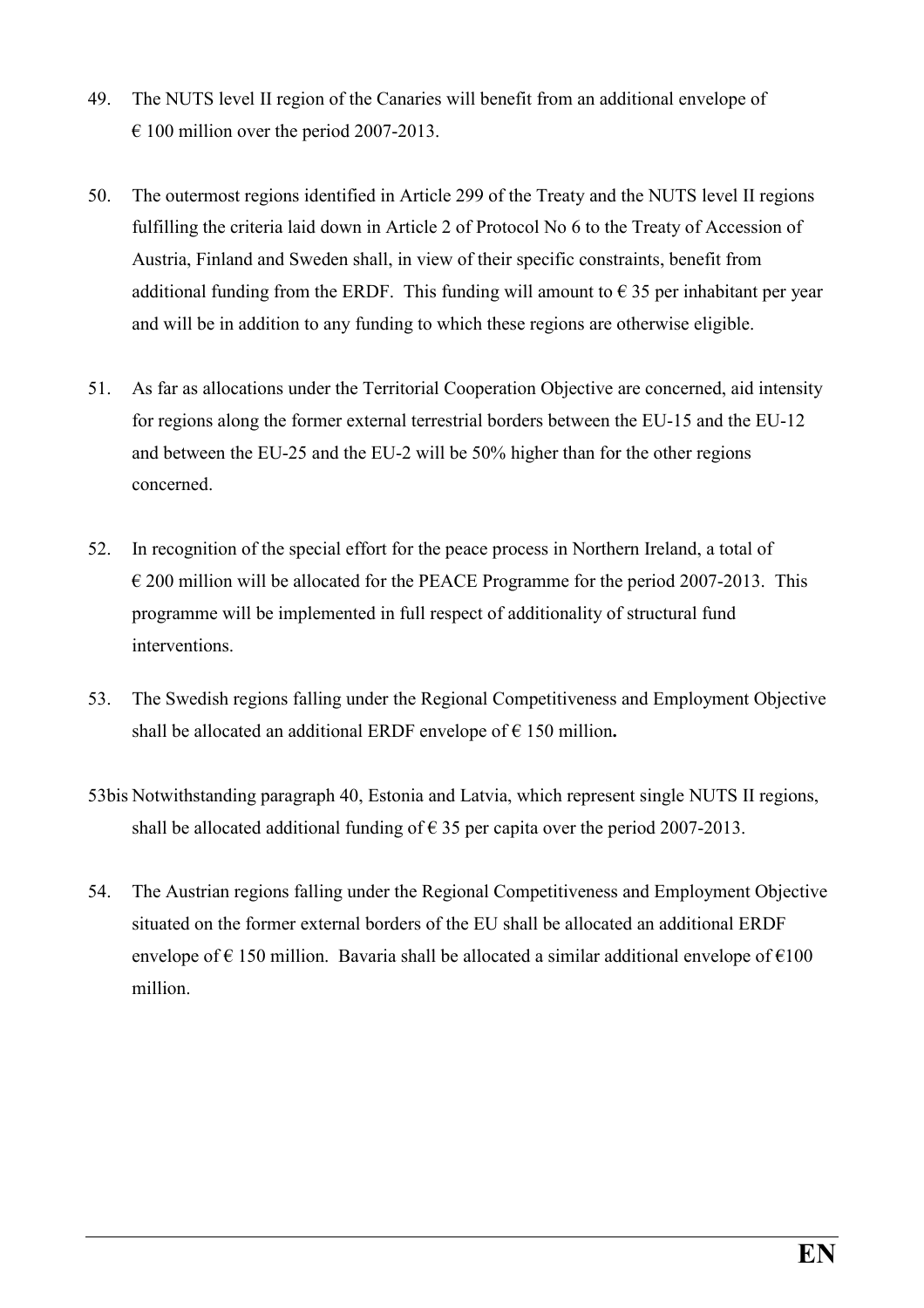- 54bis Spain shall benefit from an additional allocation of  $\epsilon$  2.0 billion under the European Regional Development Fund, to enhance research and development by and for the benefit of enterprises as set out in articles 4.1 and 5.1 of the ERDF regulation. The indicative split shall be 75% for convergence objective regions (of which 5% for phasing-out regions) and 25% for competitiveness objective regions (of which 15% for phasing-in regions). These percentages may subsequently be amended at the initiative of Spain at any point before the adoption of the Structural Funds General Regulation.
- 54ter Ceuta and Melilla shall be allocated an additional ERDF envelope of  $\epsilon$  50m over the period 2007-2013.
- 54quater Italy will be allocated an additional envelope of EUR 1.9 bn under the Structural Funds as follows: EUR 1.71 bn for the regions eligible under paragraph 22, EUR 57 m for the region eligible under paragraph 38(a), and EUR 133 m for the regional eligible under paragraph 38(b).
- 54quinto In recognition of the particular circumstances of Corsica (30) and Hainaut français (70), France shall receive an additional allocation of  $E100m$  over the period 2007-13 under the regional competitiveness and employment objective.
- 54sexto An additional allocation of EUR 300m shall be allocated to the Eastern Länder of Germany which are eligible for support under the Convergence objective, of which EUR 78m shall be allocated to regions eligible for support under paragraph 38(a).

#### CO-FINANCING RATES

55. The ceilings for the contributions from the Structural and Cohesion Funds shall be those laid down in Articles 51 and 52 of the Commission's proposal of 16 July 2004 for a Council Regulation laying down general provisions on the ERDF, ESF and Cohesion Fund, except that: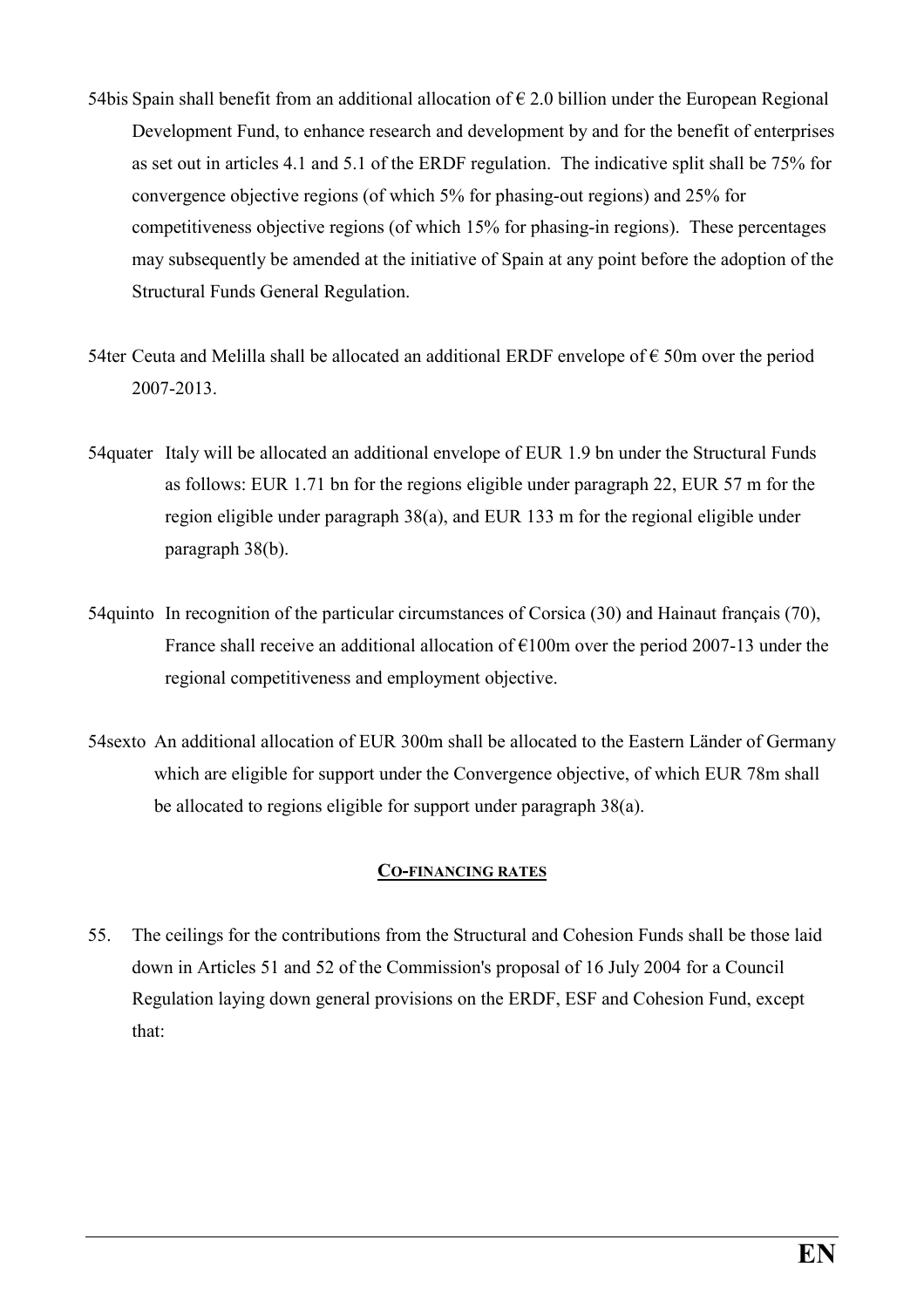- for Member States whose average per capita GDP from 2001 to 2003 was below 85% of the EU25 average, the ceiling for the rate of contribution by the ERDF or ESF for all operational programmes shall be 85%;
- in the other Member States eligible for the Cohesion Fund on 1 January 2007, the ceiling for the standard rate of contribution by the ERDF or ESF under operational programmes in regions eligible under the Convergence objective, and in regions eligible for funding under the phasing-in according to paragraph 38 (b), shall be 80%.

The contribution from the Funds for all operational programmes for Member States whose average per capita GDP from 2001 to 2003 was below 85% of the EU 25 average, together with operational programmes in the Eastern Länder of Germany eligible for support under the Convergence objective, shall be calculated in reference to the total eligible cost (public and private).

#### ADVANCE PAYMENTS

56. Advance payments for each Member State shall not exceed the following percentages of its overall cohesion envelope for the 2007-2013 period:

|           |                                                   | 2007  | 2008  | 2009  |
|-----------|---------------------------------------------------|-------|-------|-------|
| $\bullet$ | For the structural funds<br>- EU 15 Member States | $2\%$ | $3\%$ |       |
|           | - EU 10 Member States, Bulgaria and Romania       | $2\%$ | 3%    | $2\%$ |
| $\bullet$ | For the Cohesion Fund<br>- EU 15 Member States    | $2\%$ | $3\%$ | 2,5%  |
|           | - EU 10 Member States, Bulgaria and Romania       | 2.5%  | 4%    | $4\%$ |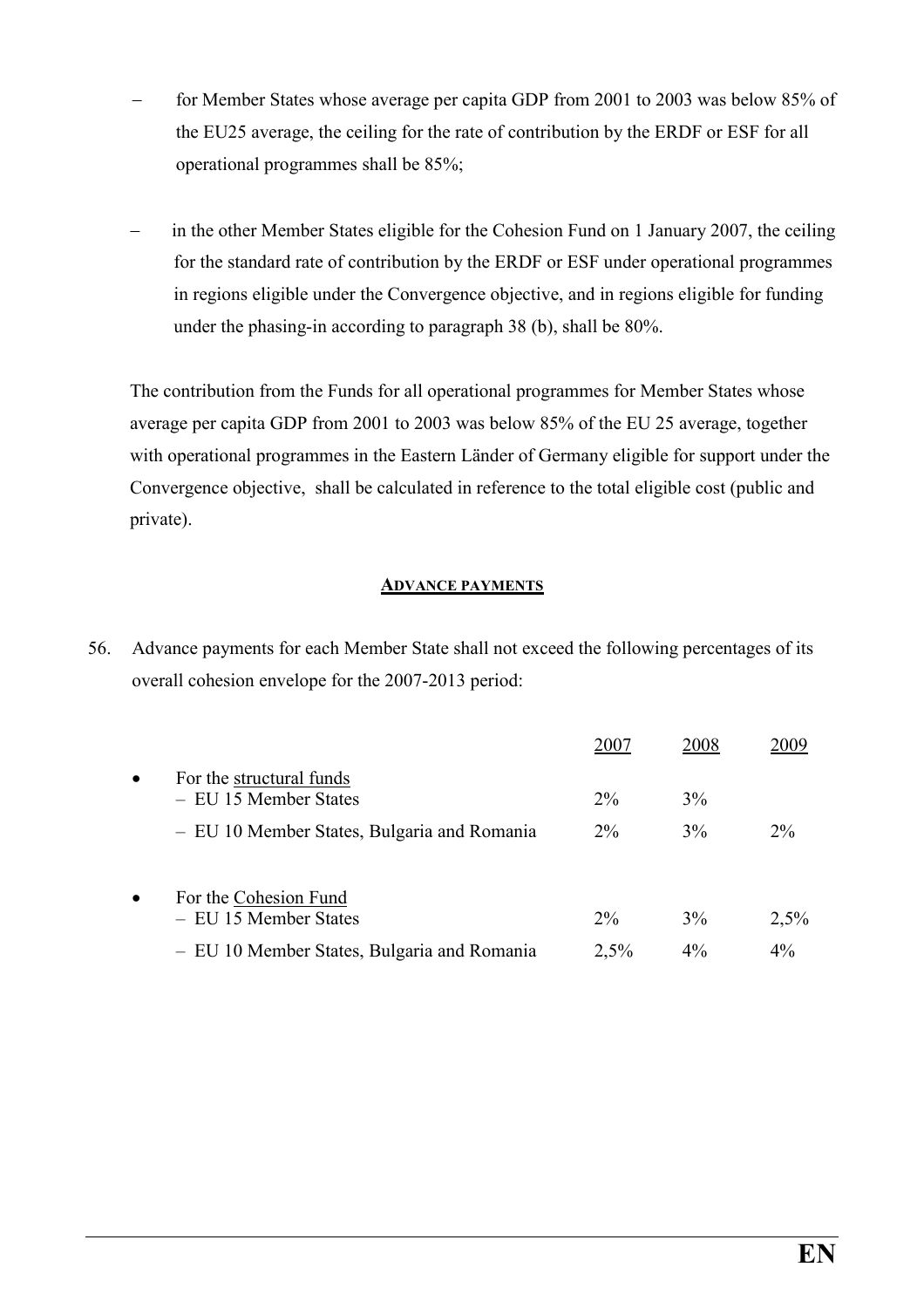#### OTHER REGULATORY PROVISIONS

- 57. For Member States whose average per capita GDP between 2001 and 2003 was below 85% of the EU25 average, non-reimbursable VAT shall count as eligible expenditure for the purpose of calculating the contribution from the Funds. For all other Member States, the provisions governing the eligibility of non-reimbursable VAT shall be as follows: VAT shall not, in general, be eligible for co-financing. However, an exception shall be made for nonrecoverable VAT when it is genuinely and definitively borne by beneficiaries other than non taxable persons foreseen at Article 4(5),  $1<sup>st</sup>$  subparagraph of the 6<sup>th</sup> Council VAT Directive (States, regional and local government authorities and other bodies governed by public law).
- 58. The automatic decommitment rule ( $n+2$ ) shall apply as set out in Article 92 of the Commission's proposal of 16 July 2004, for a Council Regulation laying down general provisions on the ERDF, ESF, and Cohesion Fund, except that for Member States whose average per capita GDP from 2001 to 2003 was below 85% of the EU25 average the "n+2" rule shall be replaced with an "n+3" automatic de-commitment rule for the period 2007 to 2010 only.
- 59. The ERDF may also contribute to the financing of housing projects in the EU10, Romania and Bulgaria. The modalities for such support shall be laid down in a Regulation of the Council and the European Parliament on the basis of a proposal from the Commission.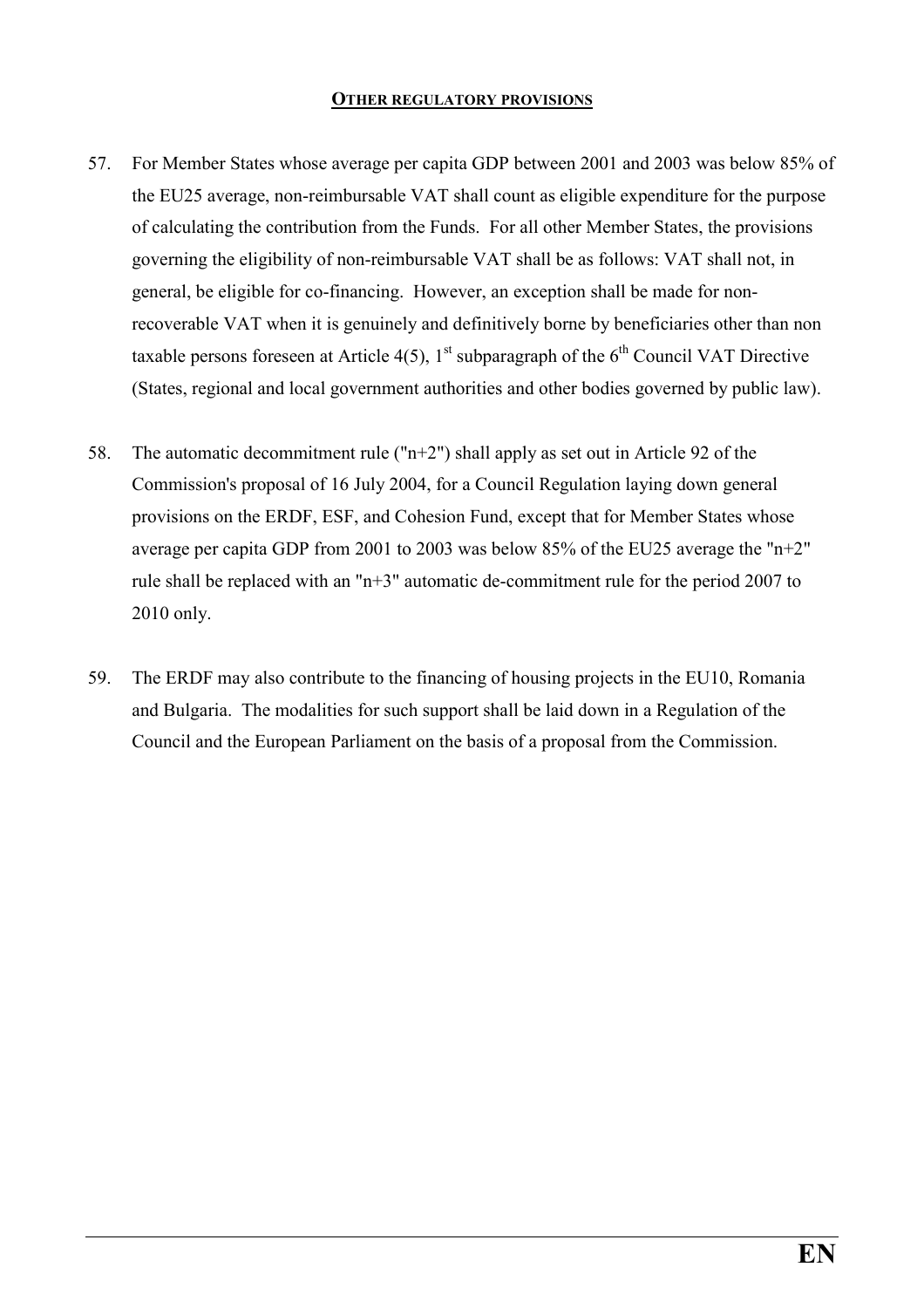#### HEADING 2 – PRESERVATION AND MANAGEMENT OF NATURAL RESOURCES

60. Commitment appropriations for this Heading, which is intended to cover agriculture, rural development, fisheries and a new financial instrument for the environment, and which include those funds transferred from sub-Heading 1b), should not exceed the following level:

|                                                                                   | <b>HEADING 2</b> |        |        |        |        | (Million euros, 2004 prices) |        |
|-----------------------------------------------------------------------------------|------------------|--------|--------|--------|--------|------------------------------|--------|
|                                                                                   | 2007             | 2008   | 2009   | 2010   | 2011   | 2012                         | 2013   |
|                                                                                   | XX.              | XX.    | XX.    | XX.    | XX     | XX.                          | XX     |
| of which<br>Agriculture -<br>Market-related<br>expenditure and<br>direct payments | 43,120           | 42,697 | 42,279 | 41,864 | 41,453 | 41,047                       | 40,645 |

- 61. The amounts for market-related expenditure and direct payments correspond to those agreed at the October 2002 European Council, expressed in 2004 constant prices. These constitute a ceiling and also include the sums which, according to modulation arrangements<sup>1</sup>, will be transferred to and disbursed under the new Rural Development instrument.
- 62. At their discretion, Member States may transfer additional sums from within this ceiling to rural development programmes up to a maximum of 20% of the amounts that accrue to them from market related expenditure and direct payments. The European Council invites the Council, on the basis of a proposal from the Commission, to establish the modalities which will govern such transfers. Sums transferred to support rural development measures pursuant to such arrangements shall not be subject to the national co-financing and minimum spending per axes rules set out in the Rural Development Regulation<sup>2</sup>.

 $\frac{1}{1}$  Including those equivalent arrangements covering the cotton and tobacco sectors and additional voluntary modulation at the discretion of individual Member States.

<sup>2</sup> Regulation 1698/2005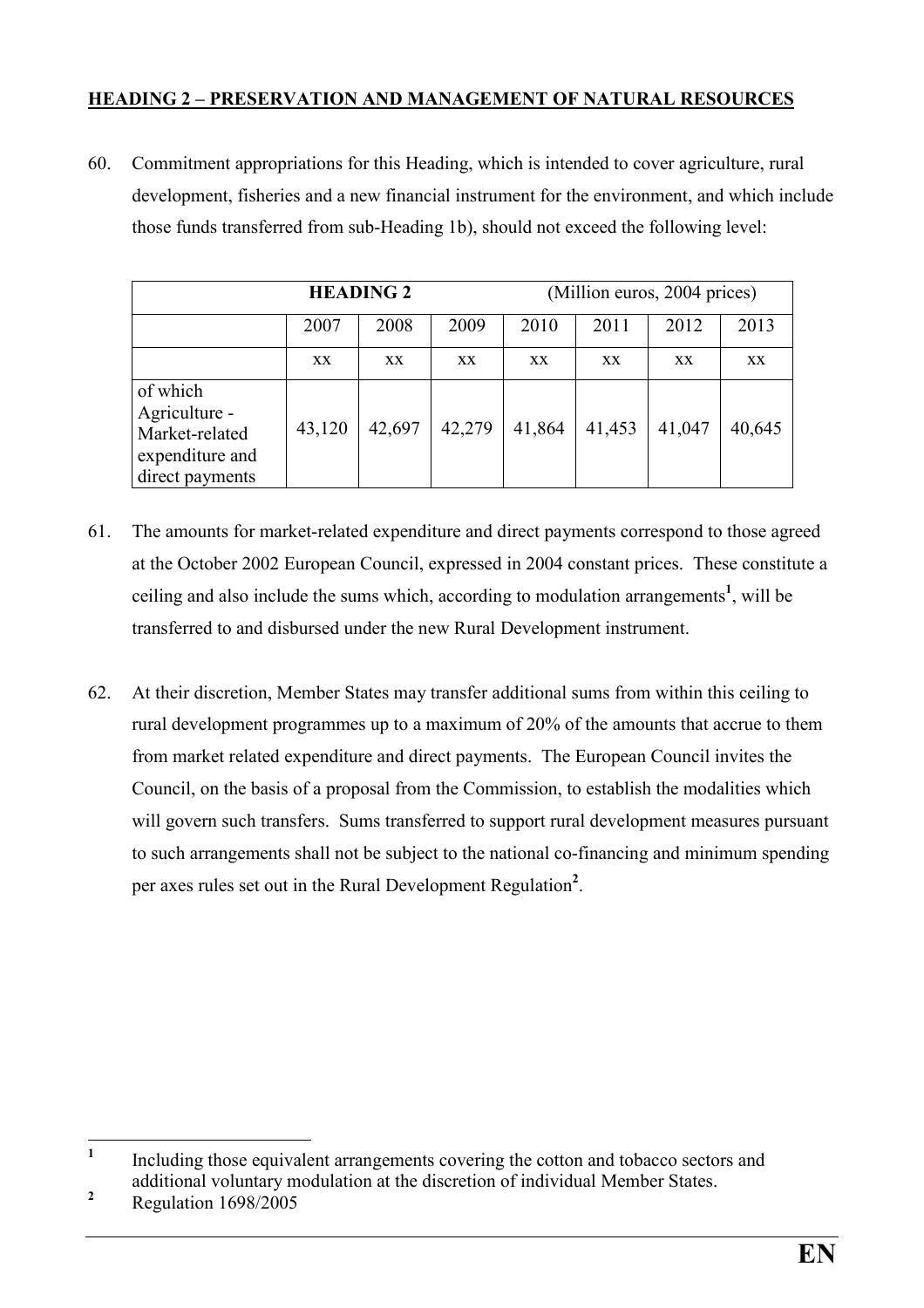- 63. The allocation for the new Rural Development instrument, consisting essentially of amounts transferred from the funds supporting the regional component of the Convergence objective and amounts currently disbursed under the guarantee section of the EAGGF, will be  $\epsilon$  69.25 billion before modulation, of which  $\epsilon$  40.73 billion is currently disbursed under the guarantee section of the EAGGF. The Commission will allocate total Rural Development expenditure, including transfers from the EAGGF, and will ensure that at least  $\epsilon$  33.01 billion is allocated to the EU10, Bulgaria and Romania. Of the remaining  $\epsilon$  36.24 billion,  $\epsilon$  18.91 billion shall be allocated to the EU15 according to a key to be proposed by the Commission and agreed by the Council in line with the Rural Development Regulation (1698/2005) adopted on 20 September 2005, and the other  $\epsilon$  3.57 billion will be allocated to Austria ( $\in$  1.35 billion), Finland ( $\in$  0.46 billion), Ireland ( $\in$  0.50 billion), Luxembourg  $(€20$  million), France  $(€0.1$  billion) Sweden  $(€0.82$  billion), and owing to the specific difficulties of Portuguese agriculture outlined in the European Council conclusions on the Commission's report on Portuguese Agriculture (doc. 10859/03 AGRI 213) Portugal  $(\in 0.32 \text{ billion})$  not subject to the national cofinancing rules.
- 64. The allocation for the new Fisheries instrument, consisting of amounts transferred from the funds supporting the regional component of the Convergence objective and the Regional Competitiveness and Employment objective, will be  $\epsilon$  3.8 billion.
- 65. The amounts transferred to the Rural Development and Fisheries instruments from the funds supporting the regional component of the Convergence objective have been determined by each Member State after consultation with the Commission, drawing on the historical percentages of expenditure in these areas during the period 2000-2006 (2004-2006 for the new Member States) as a reference point. They will not be subject to reallocation.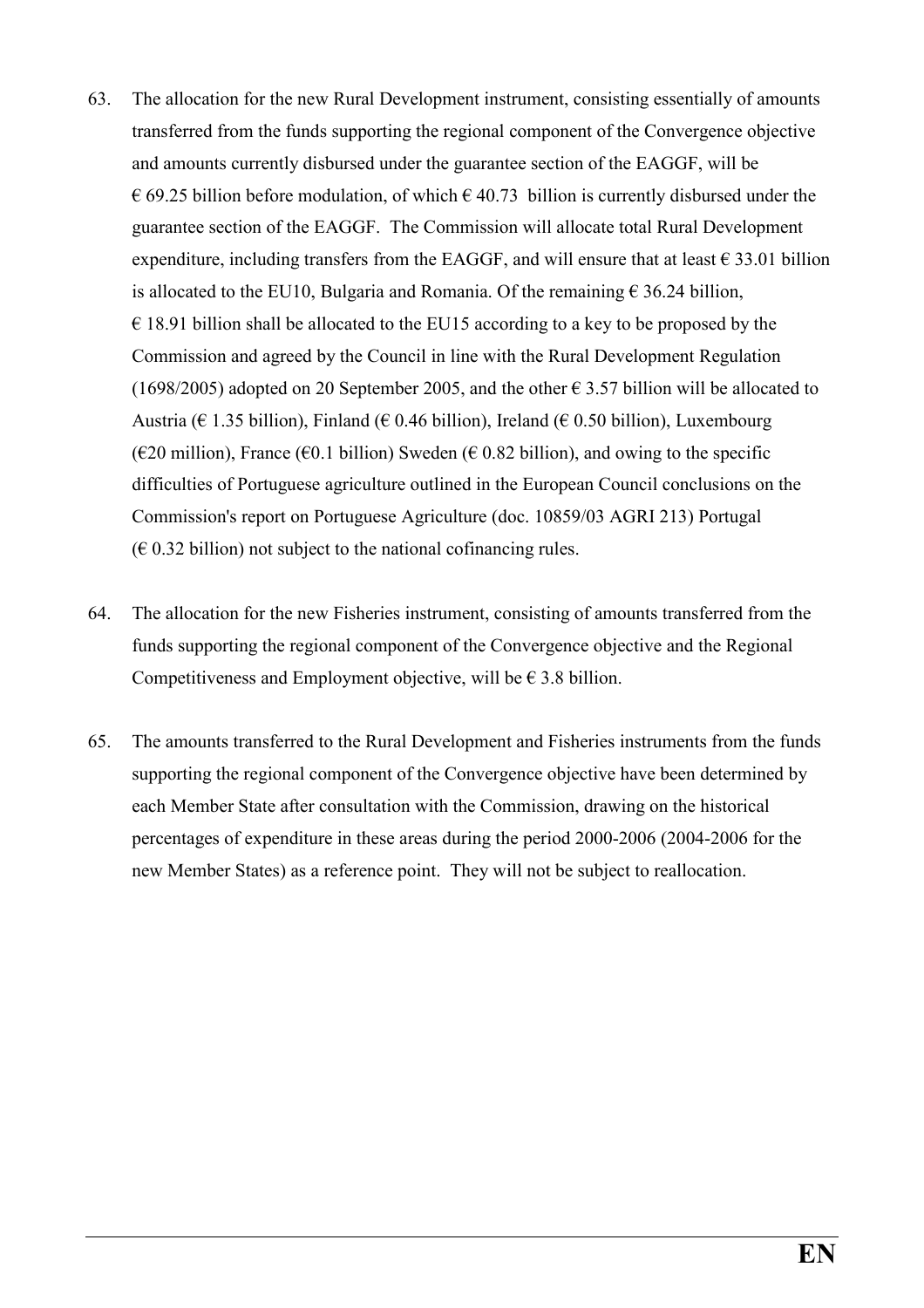#### HEADING 3A) – FREEDOM, SECURITY AND JUSTICE

66. The area of Freedom, Security and Justice covers a range of issues which relate specifically to the protection and rights of individual citizens. It includes the framing of a common policy on asylum, immigration and border control, taking a more effective, joint approach to cross-border problems such as illegal immigration and trafficking in and smuggling of human beings, as well as to terrorism and organised crime, promoting fundamental rights and developing judicial cooperation in civil and criminal matters. It is a sector certain to continue to grow in importance in support of action by the Member States. The level of commitments, which represents 15% annual real growth compared to 2006, should not exceed:

|      |      | <b>SUB-HEADING 3a)</b> |      | (Million euros, 2004 prices) |       |       |
|------|------|------------------------|------|------------------------------|-------|-------|
| 2007 | 2008 | 2009                   | 2010 | 2011                         | 2012  | 2013  |
| 600  | 690  | 790                    | 910  | 1,050                        | 1,200 | 1,390 |

#### HEADING 3B) – OTHER INTERNAL POLICIES

67. A number of other actions concern in particular culture, youth, audiovisual matters and health and consumer protection, areas where the Union has a role as a catalyst for action by Member States. The level of commitments, which represents stabilisation at levels 1% higher in real terms throughout the period covered by the Financial Perspective as compared to 2006, should not exceed:

|      |      | <b>SUB-HEADING 3b)</b> |      | (Million euros, 2004 prices) |      |      |
|------|------|------------------------|------|------------------------------|------|------|
| 2007 | 2008 | 2009                   | 2010 | 2011                         | 2012 | 2013 |
| 520  | 520  | 520                    | 520  | 520                          | 520  | 520  |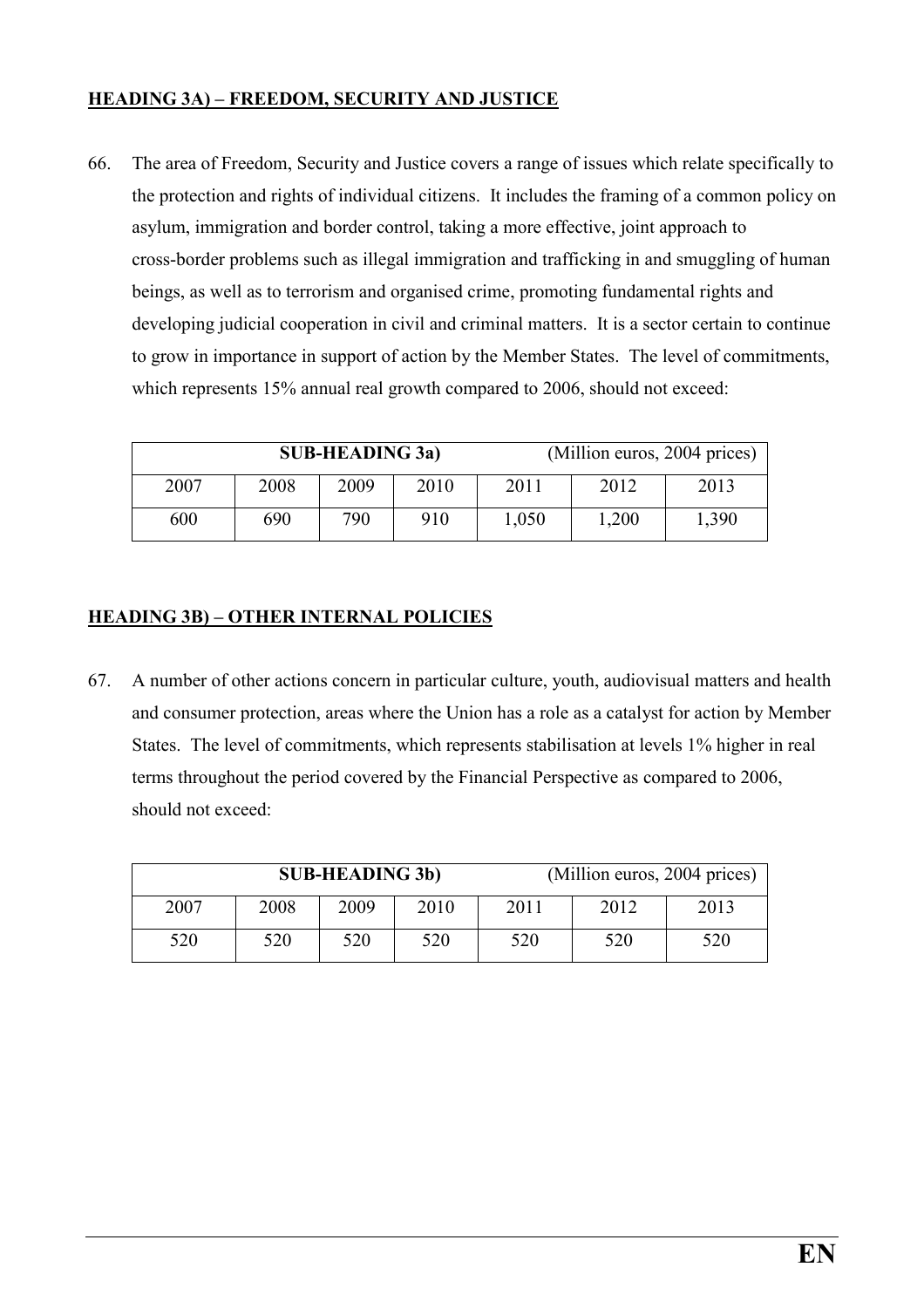#### HEADING 4 – THE EU AS A GLOBAL PARTNER

68. The Union is a global player, with a wide range of instruments as its disposal. It needs to be ready to share in the responsibility for helping to reduce global poverty, including by contributing to the achievement of the Millennium Development Goals, and to improve global security, and to have adequate funding to enable it to do so. The Union's external actions and policies are covered by Heading 4 and grouped in the main under the following instruments: Pre-accession, Stability, Development Cooperation and Economic Cooperation, European neighbourhood and partnership, Humanitarian aid and Macrofinancial assistance. The level of commitments, which represents close to 4,5% annual real growth compared to 2006, should not exceed:

| <b>HEADING 4</b> |      |      |      |      | (Million euros, 2004 prices) |      |
|------------------|------|------|------|------|------------------------------|------|
| 2007             | 2008 | 2009 | 2010 | 2011 | 2012                         | 2013 |
| 6280             | 6550 | 6830 | 7120 | 7420 | 7740                         | 8070 |

- 69. On the basis of these levels of commitments, and noting the indicative figures proposed by the Commission for each of the objectives under this Heading, the European Council invites the Council, together with the European Parliament as appropriate, to come to a timely agreement through the legislative procedure on the content and appropriate funding of each of the four proposed new instruments falling under this Heading in the light of the various priorities expressed by the Member States.
- 70. Cooperation with the ACP countries will be allocated  $\epsilon$  22,682 million in current prices for the period 2008-2013 under the existing inter-governmental European Development Fund framework. This amount is separate from the figures contained in the above table. The contribution key for financing this amount is as set out in Annex I.
- 71. The emergency aid reserve and the provisioning of the loan guarantee fund will be financed through Heading 4. The emergency aid reserve will be fixed at a level of  $\epsilon$  221 million and should be adequately ring-fenced. The provisioning of the loan guarantee fund will be adequately funded as foreseen in the related legislative mechanism.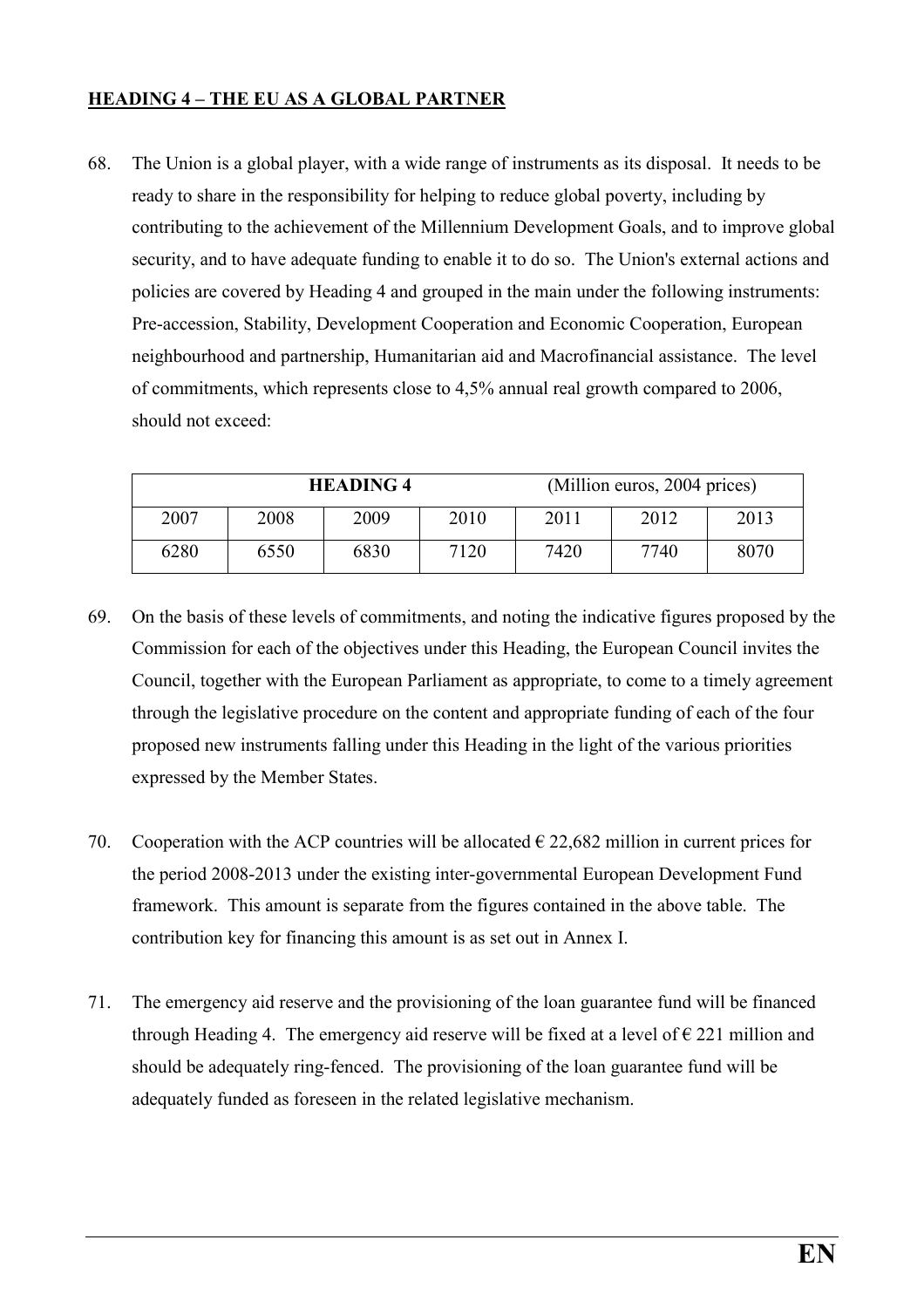- 72. The Union should aim to ensure over the period 2007-2013 that at least 90% of its overall external assistance be counted as official development assistance according to the present DAC definition. In addition, the Union should ensure that the relevant conclusions of the Council (GAERC) of 21-22 November 2005 on EU official development assistance are taken into account in allocating such assistance between beneficiary countries.
- 73. The European Council calls upon the Budgetary Authority to ensure a substantial increase in the Common Foreign and Security Policy budget from 2007 in order to meet real predictable needs, assessed on the basis of forecasts drawn up annually by the Council, together with a reasonable margin for unforeseen activities.

#### HEADING 5 – ADMINISTRATION

74. Taking account of the objective factors determining the current level of administrative expenditure, expenditure related to enlargement, increased operational activity and the effect of the new Statute, and savings made possible through efficiency gains and economies of scale, the level of commitments for the Union's administrative expenditure should not exceed:

| <b>HEADING 5</b> |      |      |      |      | (Million euros, 2004 prices) |      |
|------------------|------|------|------|------|------------------------------|------|
| 2007             | 2008 | 2009 | 2010 | 2011 | 2012                         | 2013 |
| 6720             | 6900 | 7050 | 7180 | 7320 | 7450                         | 7680 |

75. This Heading will, without prejudice to the Activity-Based Budgeting approach now used in establishing the annual budget, lay down the ceiling for the administrative expenditure of all the Institutions. The principle of budgetary discipline shall apply equally to all the institutions.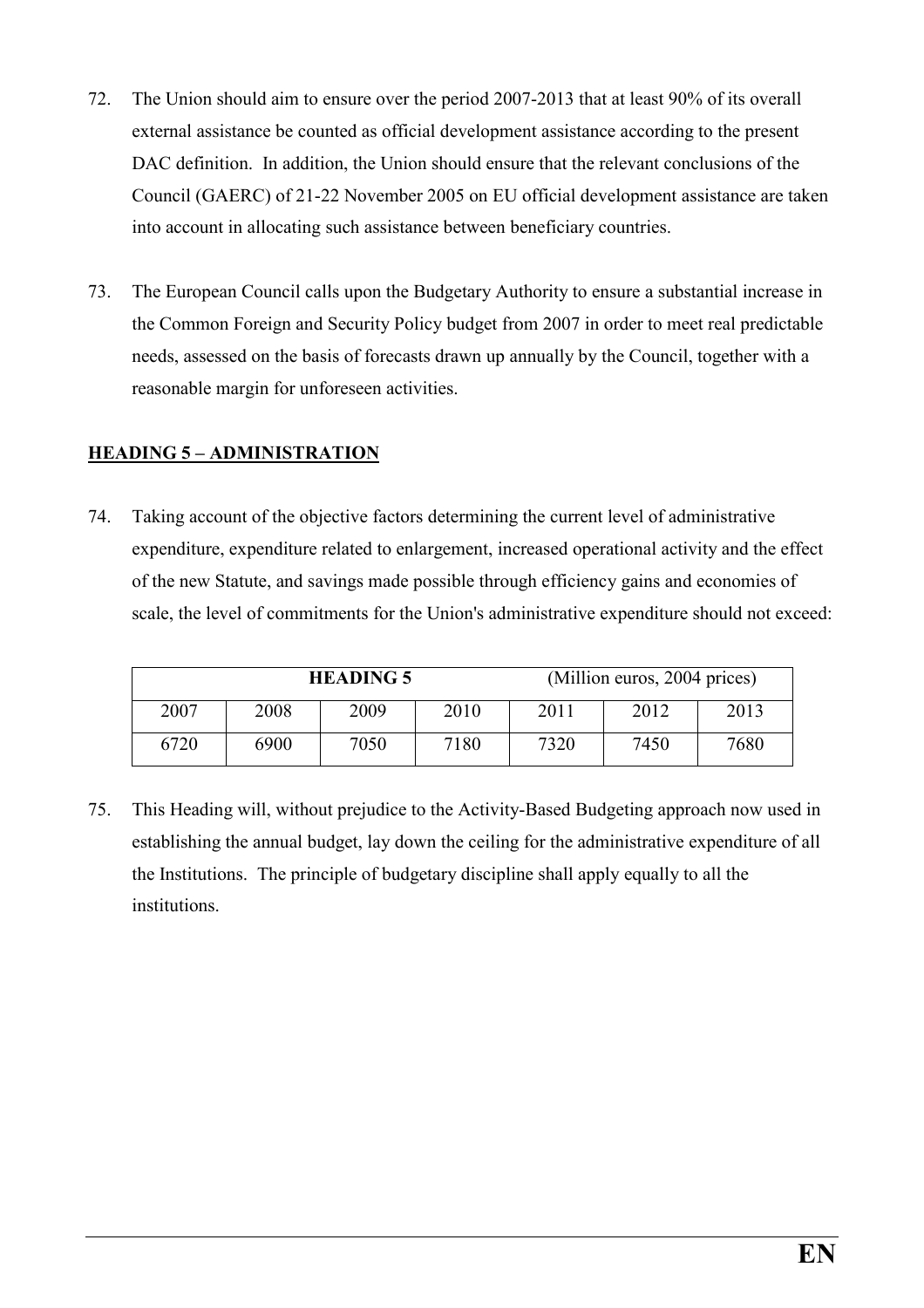# PART II

### REVENUE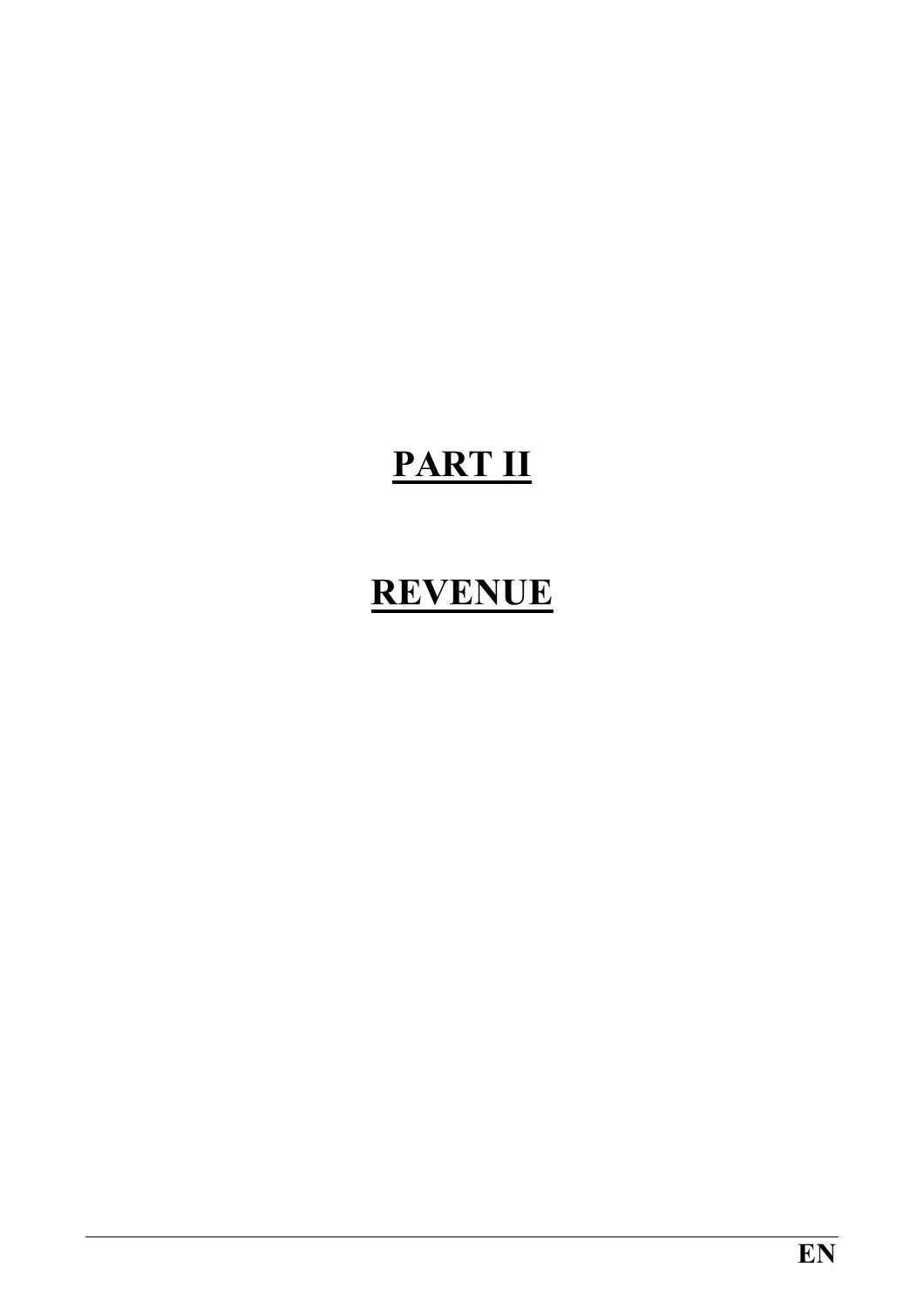#### RESOURCES

- 76. The ceilings for own resources will be maintained at their current levels of 1,31% of EU GNI for appropriations for commitments and 1,24% of EU GNI for appropriations for payments.
- 77. The own resources arrangements should be guided by the overall objective of equity. These arrangements should therefore ensure, in line with the relevant conclusions of the 1984 Fontainebleau European Council, that no Member State sustains a budgetary burden which is excessive in relation to its relative prosperity. These arrangements should accordingly introduce provisions covering specific Member States.

#### Changes to the Own Resources Decision

- 78. The Own Resources Decision and the accompanying Working Methods paper shall be modified so that the ratification process for the Own Resources Decision can be completed by all Member States to allow entry into force from no later than the beginning of 2009 and in order to introduce the changes below. These changes shall take effect from 1 January 2007, and will be applied retroactively if necessary:
	- (a) the rate of call (in effect the "uniform rate") of the VAT resource shall be fixed at 0,30%;
	- (b) for the period 2007-13 only, the rate of call of the VAT resource for Austria shall be fixed at 0.225%, for Germany at 0,15% and for the Netherlands and Sweden at 0,10%;
	- (c) for the period 2007-13 only, the Netherlands will benefit from a gross reduction in its annual GNI contribution of  $\epsilon$  605 million. Sweden will benefit from a gross reduction in its annual GNI contribution of  $\epsilon$  150 million over the same period;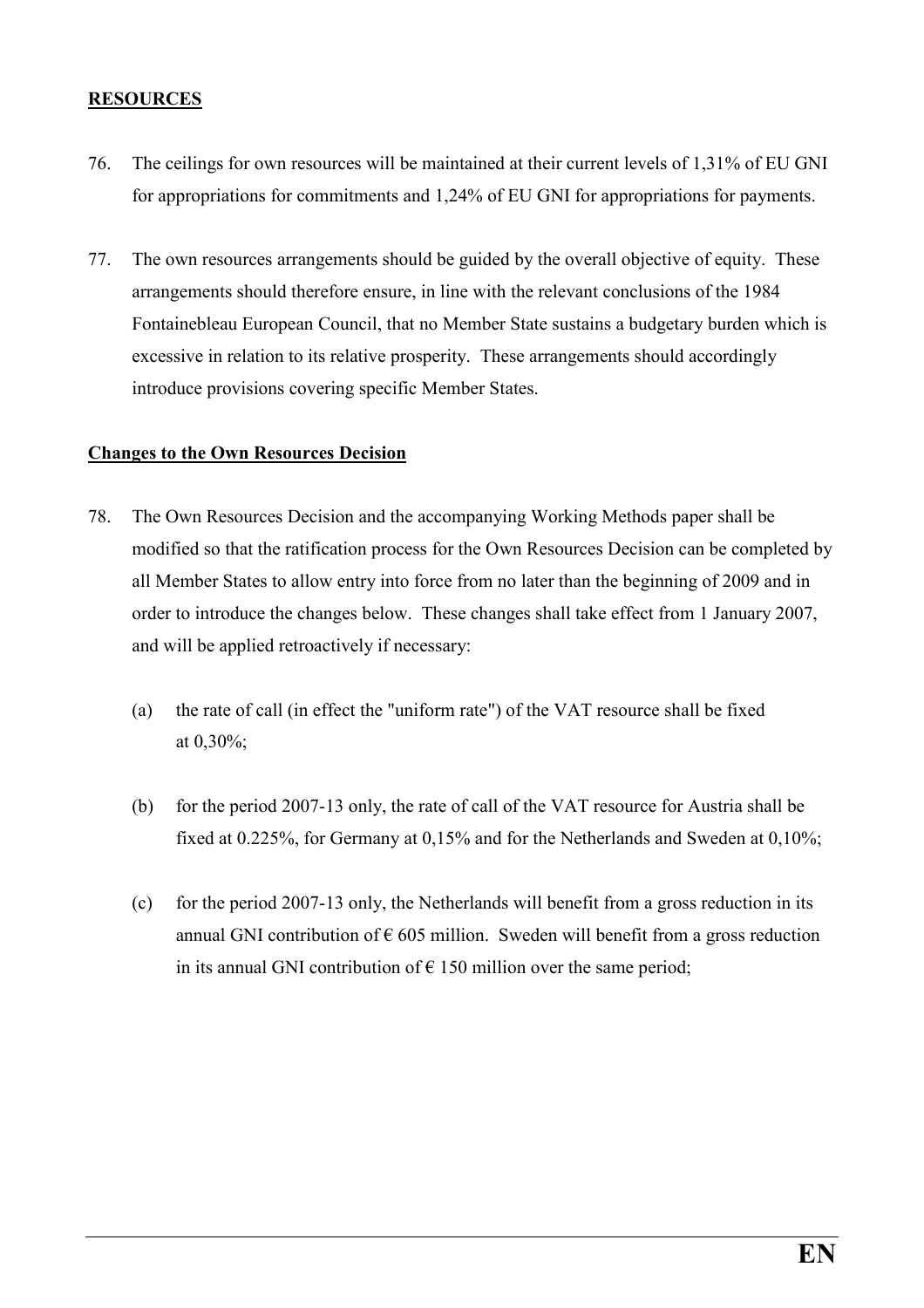(d) The UK budgetary correction mechanism (the UK abatement) shall remain, along with the reduced contribution to the financing of the abatement benefiting Germany, Austria, Sweden and the Netherlands, as agreed at the 1999 Berlin European Council. The UK abatement remains in full on all expenditure except in relation to the new Member States as set out below.

Starting in 2013 at the latest, the UK shall fully participate in the financing of enlargement costs for countries which have acceded after 30 April 2004 except for CAP market expenditure  $<sup>1</sup>$ . To this end the UK budgetary mechanism shall be adjusted by</sup> progressively reducing the total allocated expenditure in line with the modalities in Annex II.

During the period 2007-2013 the additional contribution from the UK shall not be higher than 10.5 billion euro, in comparison with the application of the current Own Resources Decision.

In case of future enlargement the additional contribution referred to above will be adjusted accordingly (except for Romania and Bulgaria).

 $\frac{1}{1}$  Direct payments and market-related expenditure as well as that part of rural development expenditure originating from the EAGGF guarantee section.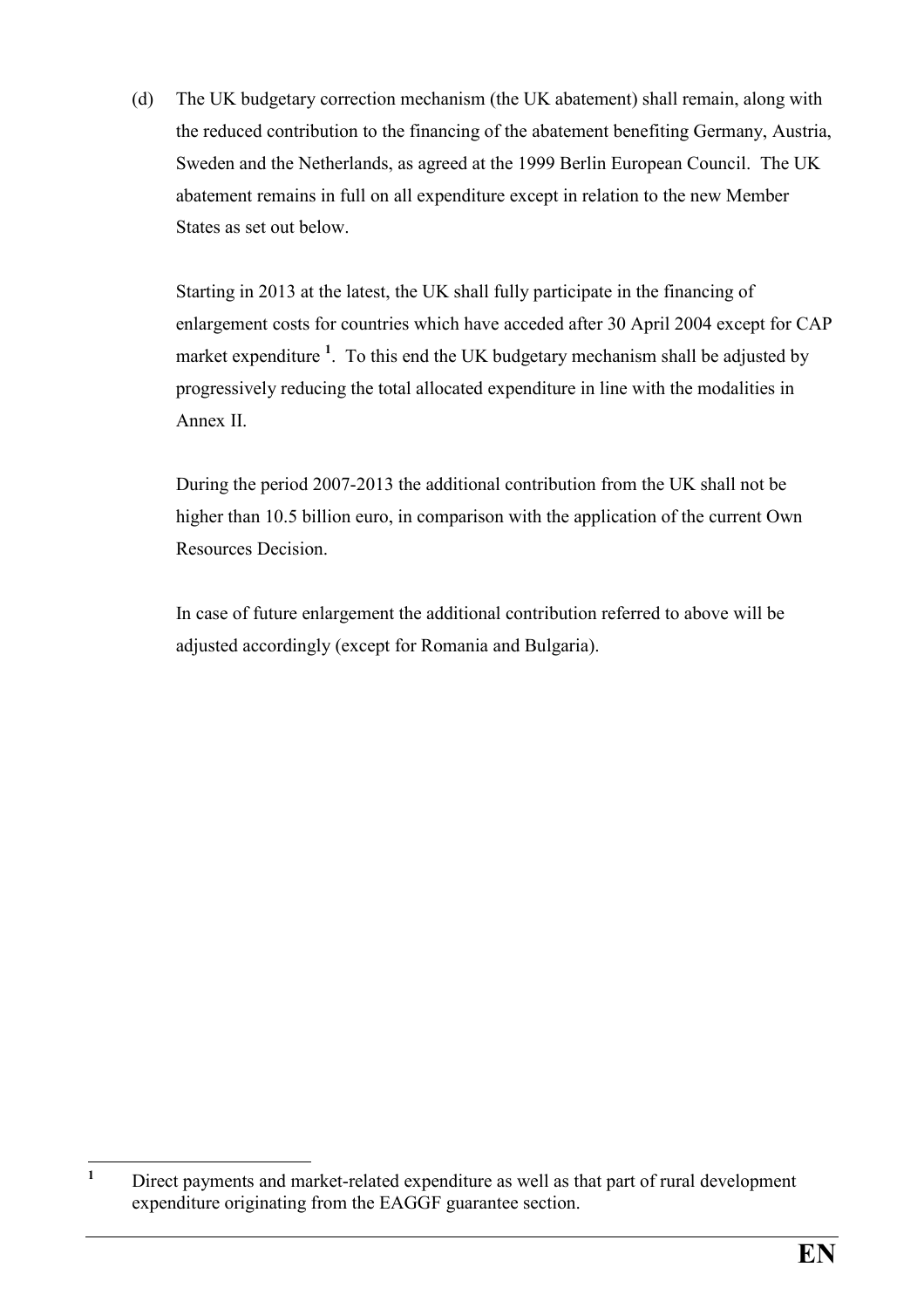# PART III

## **REVIEW**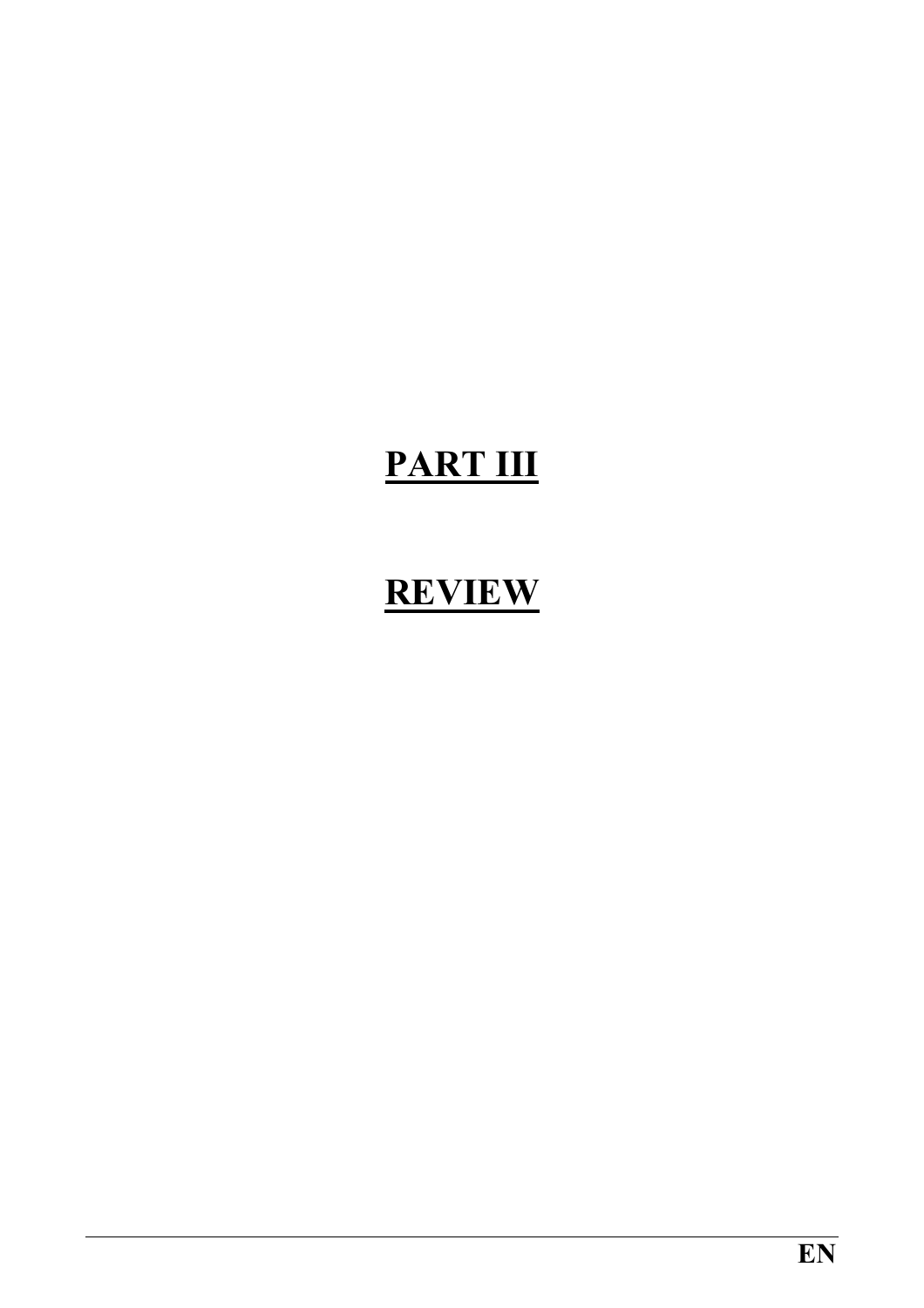#### **REVIEW**

- 79. Europeans are living through an era of accelerating change and upheaval. The increasing pace of globalisation and rapid technological change continues to offer new opportunities and present new challenges. Against this background, the European Council agrees that the EU should carry out a comprehensive reassessment of the financial framework, covering both revenue and expenditure, to sustain modernisation and to enhance it, on an ongoing basis.
- 80. The European Council therefore invites the Commission to undertake a full, wide ranging review covering all aspects of EU spending, including the CAP, and of resources, including the UK rebate, to report in 2008/9. On the basis of such a review, the European Council can take decisions on all the subjects covered by the review. The review will also be taken into account in the preparatory work on the following Financial Perspective.

\_\_\_\_\_\_\_\_\_\_\_\_\_\_\_\_\_\_\_\_\_\_\_\_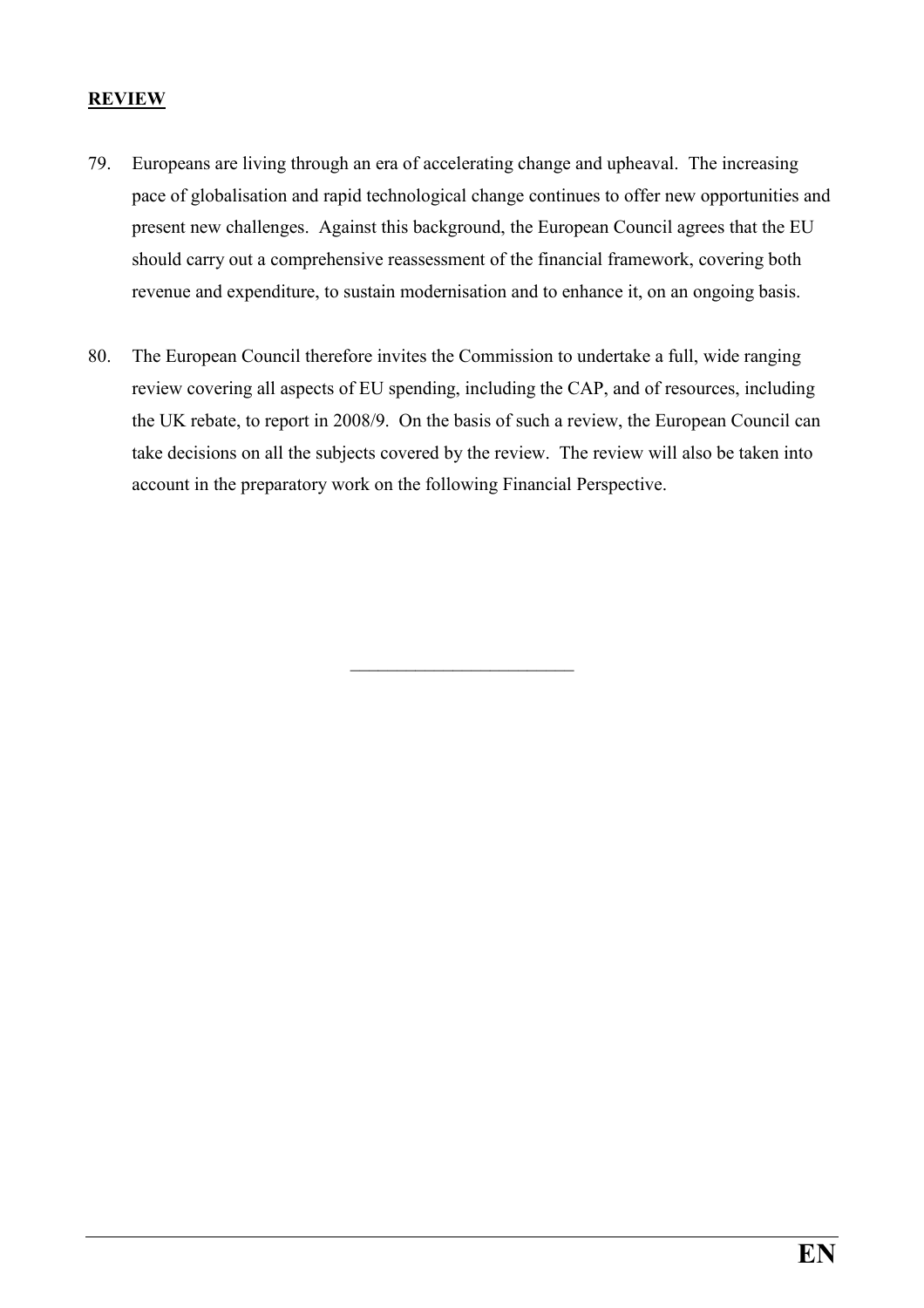### ANNEX I

### Cooperation with the ACP countries

### contribution key

| <b>Belgium</b>        | 3,53  |
|-----------------------|-------|
| <b>Bulgaria</b>       | 0,14  |
| <b>Czech Republic</b> | 0,51  |
| <b>Denmark</b>        | 2,00  |
| Germany               | 20,50 |
| Estonia               | 0,05  |
| Greece                | 1,47  |
| Spain                 | 7,85  |
| France                | 19,55 |
| <b>Ireland</b>        | 0,91  |
| <b>Italy</b>          | 12,86 |
| <b>Cyprus</b>         | 0,09  |
| Latvia                | 0,07  |
| Lithuania             | 0,12  |
| Luxembourg            | 0,27  |
| <b>Hungary</b>        | 0,55  |
| Malta                 | 0,03  |
| <b>Netherlands</b>    | 4,85  |
| <b>Austria</b>        | 2,41  |
| Poland                | 1,30  |
| Portugal              | 1,15  |
| Romania               | 0,37  |
| Slovenia              | 0,18  |
| Slovakia              | 0,21  |
| Finland               | 1,47  |
| Sweden                | 2,74  |
| <b>United Kingdom</b> | 14,82 |